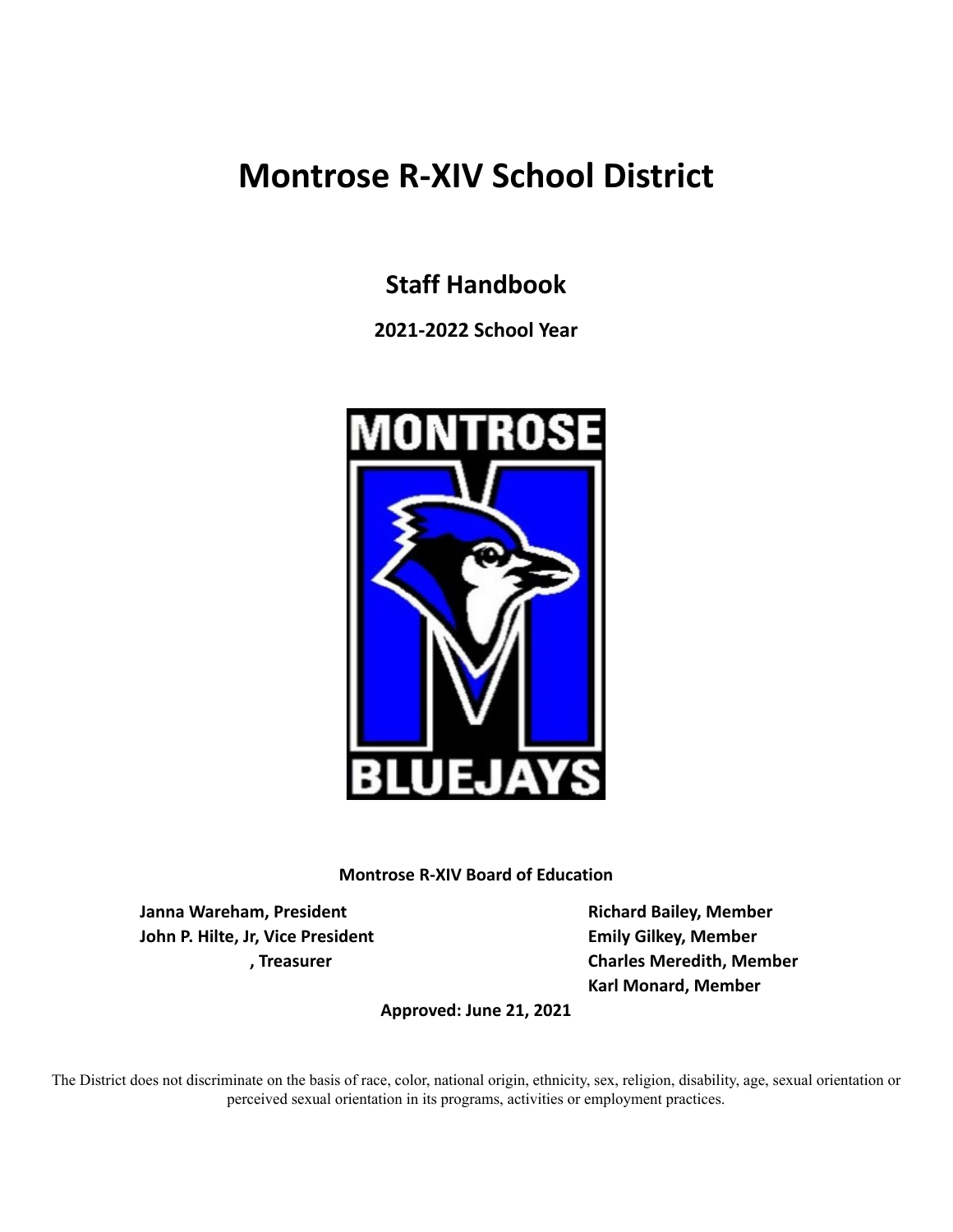## **Faculty and Staff Handbook**

2021-2022 School Year

## **Table of Contents**

|                                                                        | <b>PAGE</b>    |
|------------------------------------------------------------------------|----------------|
| <b>Non-discrimination statement</b>                                    | 1              |
| <b>What Mrs. Drehle Supports</b>                                       | 4              |
| <b>Mission Statement</b>                                               | 4              |
| Professionalism                                                        |                |
| 1. Public Relations                                                    | 5              |
| 2. Relations with Administration and Other Teachers                    | 5              |
| 3. The Chain of Command                                                | 5              |
| 4. Confidentiality/FERPA                                               | 6              |
| <b>Reporting Child Abuse</b>                                           | $\overline{7}$ |
| <b>Grievances</b>                                                      | 7              |
| <b>Expectations, Responsibilities and Duties of Certificated Staff</b> | 7              |
| 1. Professional Development                                            | 7              |
| 2. Personnel File                                                      | 8              |
| 3. Attendance                                                          | 8              |
| 4. Leaves and Absences                                                 | $8\,$          |
| 5. Leaving the Building                                                | 9              |
| 6. Arrival and Departure Times                                         | 9              |
| 7. Communication with Home                                             | 9              |
| 8. Grading and Grade Checks                                            | 9              |
| 9. Dress Code                                                          | 10             |
| 10. Homeroom Expectations                                              | 10             |
| 11. Preparation for Class                                              | 11             |
| 12. Adult Conduct in/out of the Classroom                              | 11             |
| a. Staff Conduct                                                       | 11             |
| b. Communications with Students by Electronic Media                    | 12             |
| 13. Classroom Management                                               | 13             |
| 14. Extracurricular Duties                                             | 13             |
| 15. Other Duties as Assigned                                           | 14             |
| <b>Instructional Assignments</b>                                       | 15             |
| <b>Salary and Benefits Considerations</b>                              | 15             |
| <b>Employment Outside of the District</b>                              | 16             |
| <b>Teacher Evaluation Procedure</b>                                    | 16             |
| <b>Professional Improvement Plans</b>                                  | 16             |
| <b>Membership in Professional Organizations</b>                        | 17             |
| <b>Re-employment of Teachers</b>                                       | 17             |
| <b>Resignation and Termination</b>                                     | 17             |
| <b>Money Collection and Purchases</b>                                  | 18             |
| <b>Guidelines for Computers</b>                                        | 18             |
| <b>Internet Usage</b>                                                  | 18             |
| <b>School District Property</b>                                        | 21             |
| <b>Telephone Usage</b>                                                 | 21             |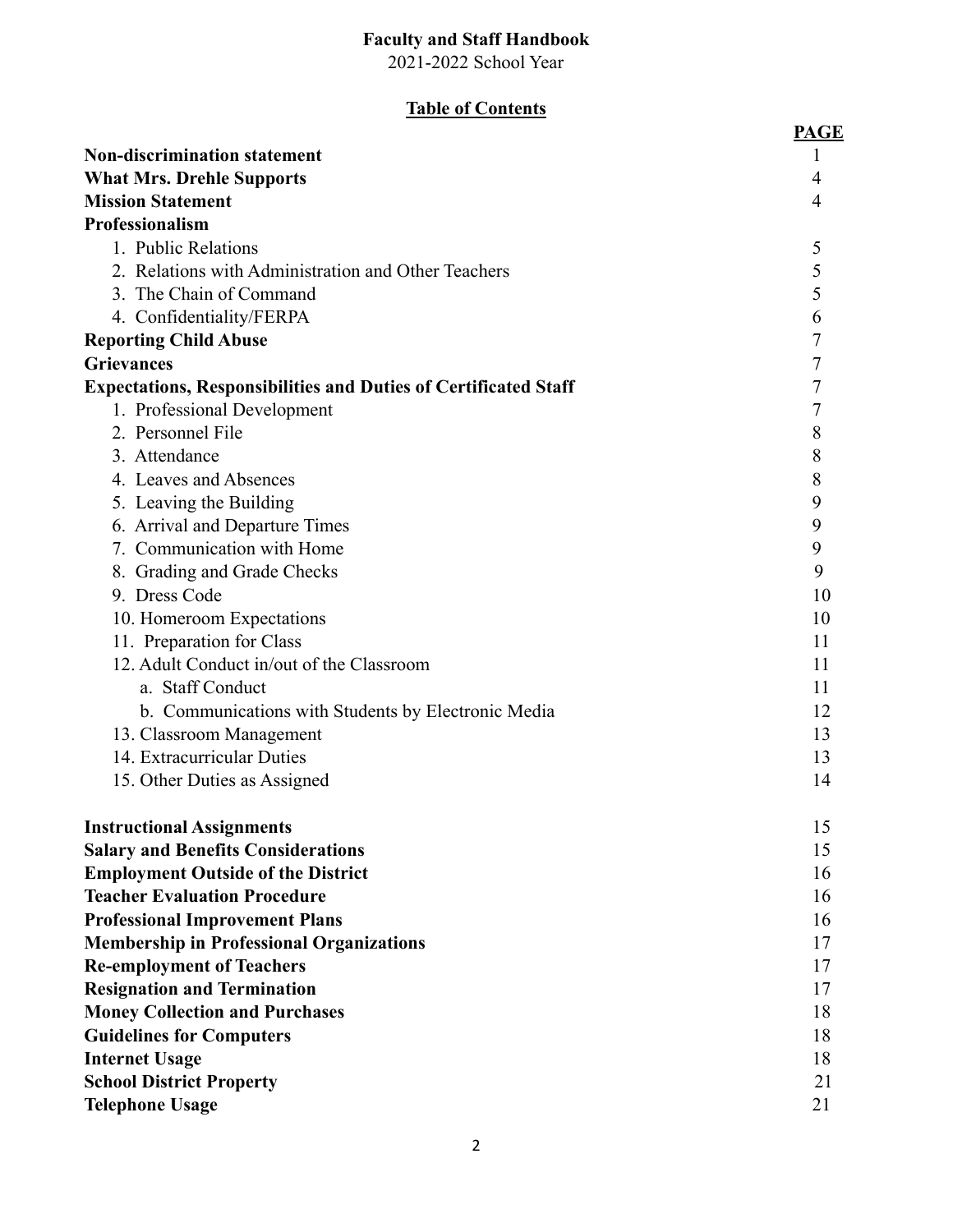| <b>Year End Check-Out Guidelines</b>                | 21 |
|-----------------------------------------------------|----|
| <b>Vacation and Leave Procedures</b>                | 22 |
| <b>Maintenance and Custodial Requests</b>           | 22 |
| Addendum                                            |    |
| 1. Grievance Form                                   | 23 |
| 2. Equal Opportunity                                | 24 |
| <b>Employee Handbook Acknowledgement of Receipt</b> | 25 |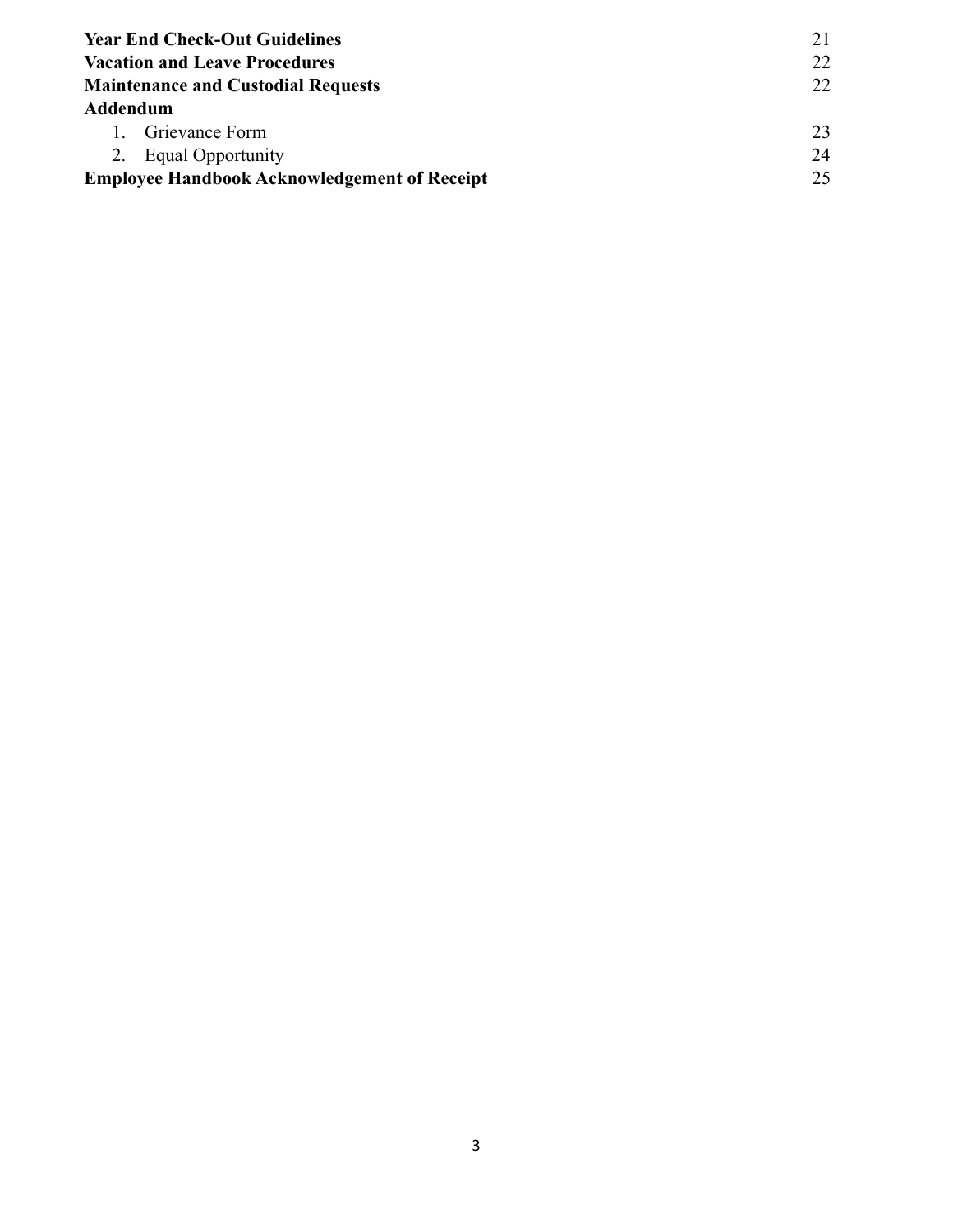# **Mission Statement**

Equip individual learners to be productive citizens in a diverse world.

| <b>What Mrs. Drehle Supports</b>                                                                                                                                                                                                                                                                                                                                                                                                                                                                                                                                                                                                                                                                                                                                                                                                                                                                                                                                                                                                                                                       | <b>What Mrs. Drehle Does NOT Support</b>                                                                                                                                                                                                                                                                                                                                                                                                             |
|----------------------------------------------------------------------------------------------------------------------------------------------------------------------------------------------------------------------------------------------------------------------------------------------------------------------------------------------------------------------------------------------------------------------------------------------------------------------------------------------------------------------------------------------------------------------------------------------------------------------------------------------------------------------------------------------------------------------------------------------------------------------------------------------------------------------------------------------------------------------------------------------------------------------------------------------------------------------------------------------------------------------------------------------------------------------------------------|------------------------------------------------------------------------------------------------------------------------------------------------------------------------------------------------------------------------------------------------------------------------------------------------------------------------------------------------------------------------------------------------------------------------------------------------------|
| Have a positive attitude about school and be a<br>positive role model.<br>Be a PR person for our school with parents, other<br>staff, and the community.<br>Have a 'whatever-it-takes' attitude in regard to<br>student success.<br>Be a problem solver and a team player<br>Follow school and district policies at all times.<br>Actively supervise students at ALL times. Walk<br>around, Observe, & have Conversations with Kids<br>(WOCK)<br>Maintain a professional demeanor at all times.<br>This includes electronic communication/social<br>media.<br>Maintain confidentiality. Share information with<br>only those who have a "Need to Know" as stated in<br>FERPA.<br>Treat students respectfully at all times.<br>Collaborate with your peers and treat each other<br>with respect.<br>Maximize instruction time.<br>Design instruction based on the needs of your<br>students rather than expecting students to fit in<br>your instruction.<br>Be self-reflective and evaluative. Constantly<br>monitor and adjust instruction.<br>Take care of yourself and your family! | Embarrassing a child. Using put downs or sarcasm<br>$\bullet$<br>(punitive).<br>Using a condescending tone or phrase.<br>$\bullet$<br>Being unprepared for instruction.<br>$\bullet$<br>Using excuses about outside forces that we cannot<br>control<br>Not having a plan in place for students who are<br>$\bullet$<br>finished with their work.<br>Whole class punishments<br>$\bullet$<br>Taking away field trips and parties as a<br>consequence |

This handbook is made available to you as a more concise version of the Administrative Regulations and Board of Education Policy books in an effort to create and maintain open communication between administration and staff. The complete policy and regulations books are available in the Superintendent's office or on line at <http://montrose.k12.mo.us> The Montrose R-XIV School District is a member of the Missouri Consultants for Education (MCE) and the policies and regulations contained in the fore-mentioned books are those the local school Board has adopted from MCE. Some of the local MCE regulations have been modified at the local level; therefore, they may differ somewhat from the original regulations from MCE.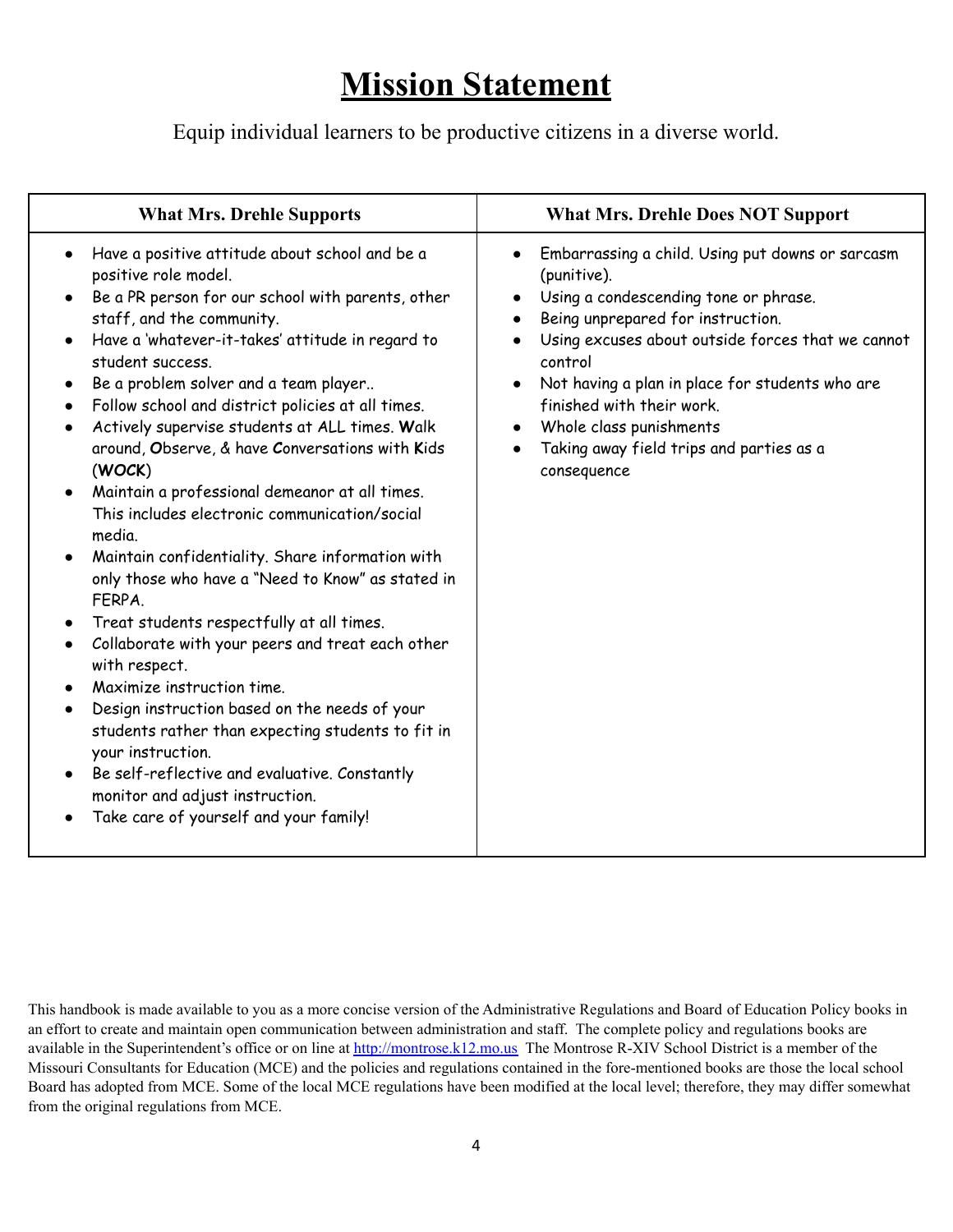#### **Public Relations**

Education is highly valued at the community level, the Constitution of the United States of America specifically omits most educational issues. Schools are to be administered by local control. It is, therefore, imperative that employees of schools remember they are guests in the school district and are employed there because the community is entrusting their children's educational experience to them.

There will be a staff member appointed who will be responsible for providing school news and promoting positive public relations in various ways. Teachers and district employees are asked to assist this person and make information concerning students available for promotion.

Teachers and administrators will maintain a climate of open communication with the community in general and parents specifically, educational research identifies open communication between home and school as one of the most effective tools in raising student achievement. Montrose R-XIV School District is committed to meaningful engagement with the parents of Montrose School students.

The Board of Education is the elected governing body of the local school district and governs the district in ways that will benefit students and the community. The Montrose R-XIV School District is committed to a high standard of excellence that will be apparent within and outside the walls of the school. *Teachers, administrators, and staff members are expected to uphold the school and present it in a positive manner to the public.*

#### **Relations with Administration, Staff and Other Teachers**

Effective schools are those in which collaboration and cooperation are present and visible in an ongoing manner. The relationships among the adults of a school do much to determine the state of school culture. The Montrose R-XIV School District is committed to a high standard of excellence both academically and socially. The way in which adults conduct themselves and interact with others serves as a model for students. Teachers, administrators, and staff are expected to work together as a team, making visible the characteristics of respect for others, responsibility for making positive contributions to the school and willingness to work for the good of all.

#### **Chain of Command**

The Montrose R-XIV School District is an organization based on cooperation, fairness, and open communication. Effective lines of communication are necessary for any organization to run smoothly. A distinct chain-of-command, therefore, must be in place. Teachers, administrators and staff are expected to honor the appropriate manner in which decisions or conflicts are resolved. When confronted with an issue of uncertainty or conflict, employees should address suggestions, questions or concerns to their immediate supervisor. If, after discussing the matter with that supervisor and a resolution is not possible at that level, an employee must make an appointment with the individual at the next level of the chain-of-command. Supervisors are expected to make sure the issue was initially presented at the appropriate level before acting upon it. Teachers should talk to their building administration before approaching the Board of Education. If meeting with the Superintendent becomes necessary, an employee must make an appointment with the administrative assistant. Exceptions will be made on an emergency basis. Such a meeting shall not be used to resolve formal grievances.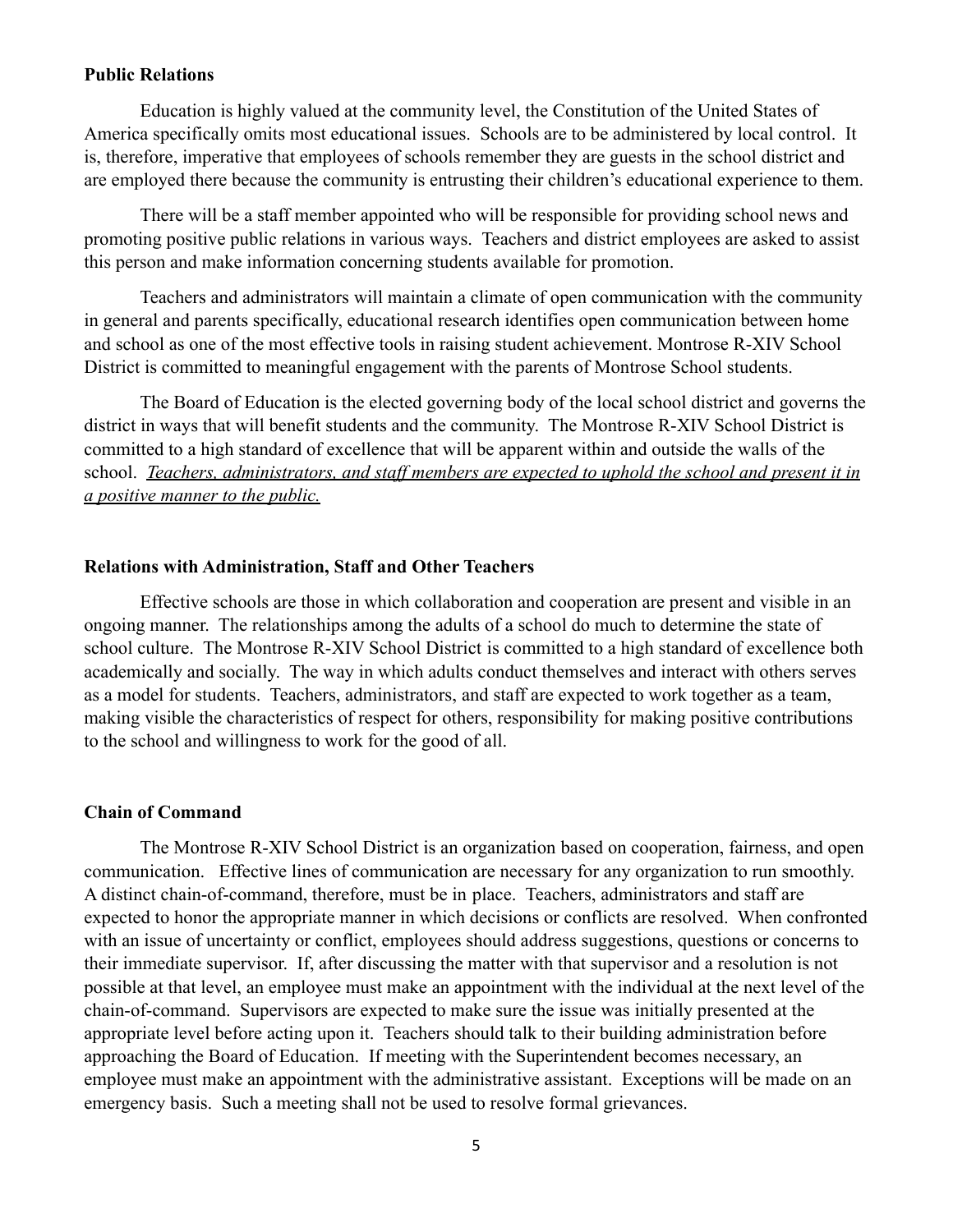## **Confidentiality**

According to the Family Educational Rights and Privacy Act (FERPA), any information known by a school district employee pertaining to students' records, discipline, or other area of student life (both inside and outside school), must be maintained in strict confidence. This information is used only by school officials to assure order and safety within or outside the school walls. FERPA articulates these regulations in this manner:

FERPA gives parents certain rights with respect to their children's education records. These rights transfer to the student when he or she reaches the age of 18 or attends a school beyond the high school level. Students to whom the rights have transferred are "eligible students."

- Parents or eligible students have the right to inspect and review the student's education records maintained by the school. Schools are not required to provide copies of records unless, for reasons such as great distance, it is impossible for parents or eligible students to review the records. Schools may charge a fee for copies.
- Parents or eligible students have the right to request that a school correct records which they believe to be inaccurate or misleading. If the school decides not to amend the record, the parent or eligible student then has the right to a formal hearing. After the hearing, if the school still decides not to amend the record, the parent or eligible student has the right to place a statement with the record setting forth his or her view about the contested information.
- Generally, schools must have written permission from the parent or eligible student in order to release any information from a student's education record. However, FERPA allows schools to disclose those records, without consent, to the following parties or under the following conditions (34 CFR & 99.31):
	- $\triangleright$  School officials with legitimate educational interest;
	- $\vee$  Other schools to which a student is transferring;
	- $\triangleright$  Specified officials for audit or evaluation purposes;
	- $\triangleright$  Appropriate parties in connection with financial aid to a student;
	- $\vee$  Organizations conducting certain studies for or on behalf of the school;
	- $\vee$  Accrediting organizations;
	- $\triangleright$  To comply with a judicial order or lawfully issued subpoena;
	- $\triangleright$  Appropriate officials in cases of health and safety emergencies; and
	- $\triangleright$  State and local authorities, within a juvenile justice system, pursuant to specific State Law.

Schools may disclose, without consent, "directory" information such as a student's name, address, telephone number, date and place of birth, honors and awards, and dates of attendance. However, schools must tell parents and eligible students about directory information and allow parents and eligible students a reasonable amount of time to request that the school not disclose directory information about them. Schools must notify parents and eligible students annually of their rights under FERPA. The actual means of notification (special letter, inclusion in a PTSO bulletin, student handbook, or newspaper article) is left to the discretion of each school.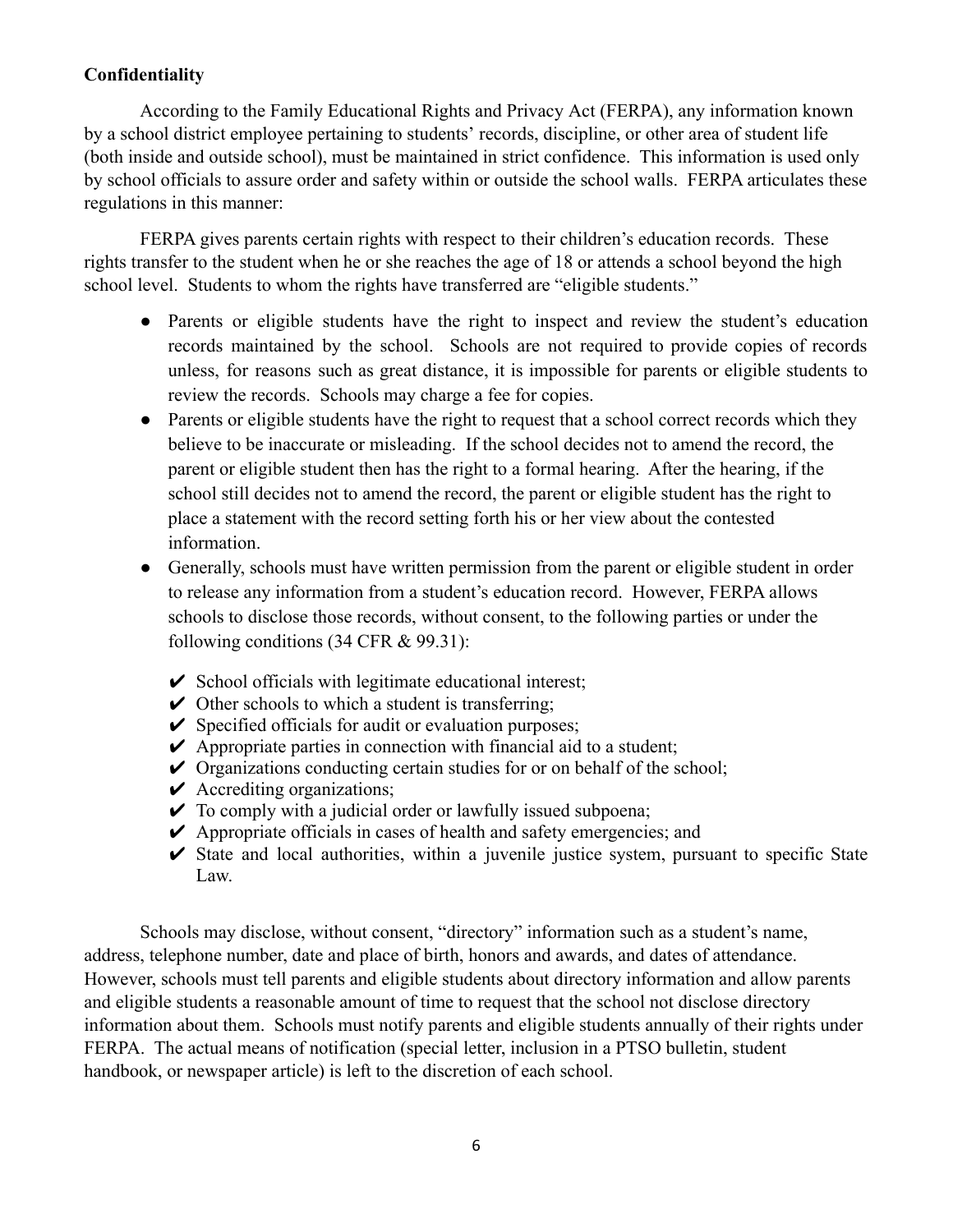#### **Reporting Suspected Child Abuse**

The welfare of students both within and outside the school walls is a primary concern of the Montrose R-XIV School District. Teachers are mandated by law to report suspected cases of child abuse and the district expects this law to be followed. There are, however, certain procedures a teacher or other school official is expected to follow when concerned about a particular child's safety. Teachers or support staff must report child abuse suspicions to the building level administration to whom the child is assigned. The teacher will be expected to report the hotline to the Children's Division immediately and complete the electronic Hotline Form for proper documentation. The Hotline Form can be found in the current year Staff Google Drive in the Forms folder. Under no circumstance should a teacher report a suspected case of abuse without notifying the administrator in charge.

#### **Grievance Procedure**

Individuals who believe a written Board of Education policy or administrative regulation has been violated should attempt to clarify and resolve the dispute at the level closest to those involved on an informal basis. If necessary, a formal complaint may be filed by following these steps:

- Step 1: If after four days of the informal conference, the dispute has not been rectified, an individual should complete a formal dispute form and submit it to their immediate supervisor.
- Step 2: If the dispute is not resolved after the informal conference in Step 1, the employee must submit a written referral to the Superintendent, or the designee within five days. The Superintendent, or designee, will schedule a conference with the appropriate parties within five days. A written response will follow this conference within ten days.
- Step 3: If the employee is not satisfied with the response provided by the Superintendent, the conflict may be referred to the Board of Education within four days of the conclusion of Step 2. At the next regular Board meeting, the Board will consider the dispute and determine if a formal review is necessary. If the decision that a formal review is not warranted, the ruling in Step 2 becomes final. If a formal review is warranted, the Board will set a date for the hearing. Both parties will be entitled to legal counsel during the hearing. The Board will issue a written decision within ten days of the hearing. The decision of the Board is final and binding on all parties.

(See Grievance Form included in Addendum)

#### **Expectations, Responsibilities and Duties of Certificated Staff**

The following regulations are outlined in this handbook to ensure all Montrose R-XIV School District employees are given sufficient information to perform their jobs with confidence and security.

#### **Professional Development**

In effective and successful schools, continual professional growth is provided for teachers and administrators and the expectation is that teachers will participate and benefit from those activities. Attendance at professional development activities is mandatory unless approved by the building level administration. Extracurricular activities, practices or other faculty meetings are not to be scheduled in conflict with professional development activities.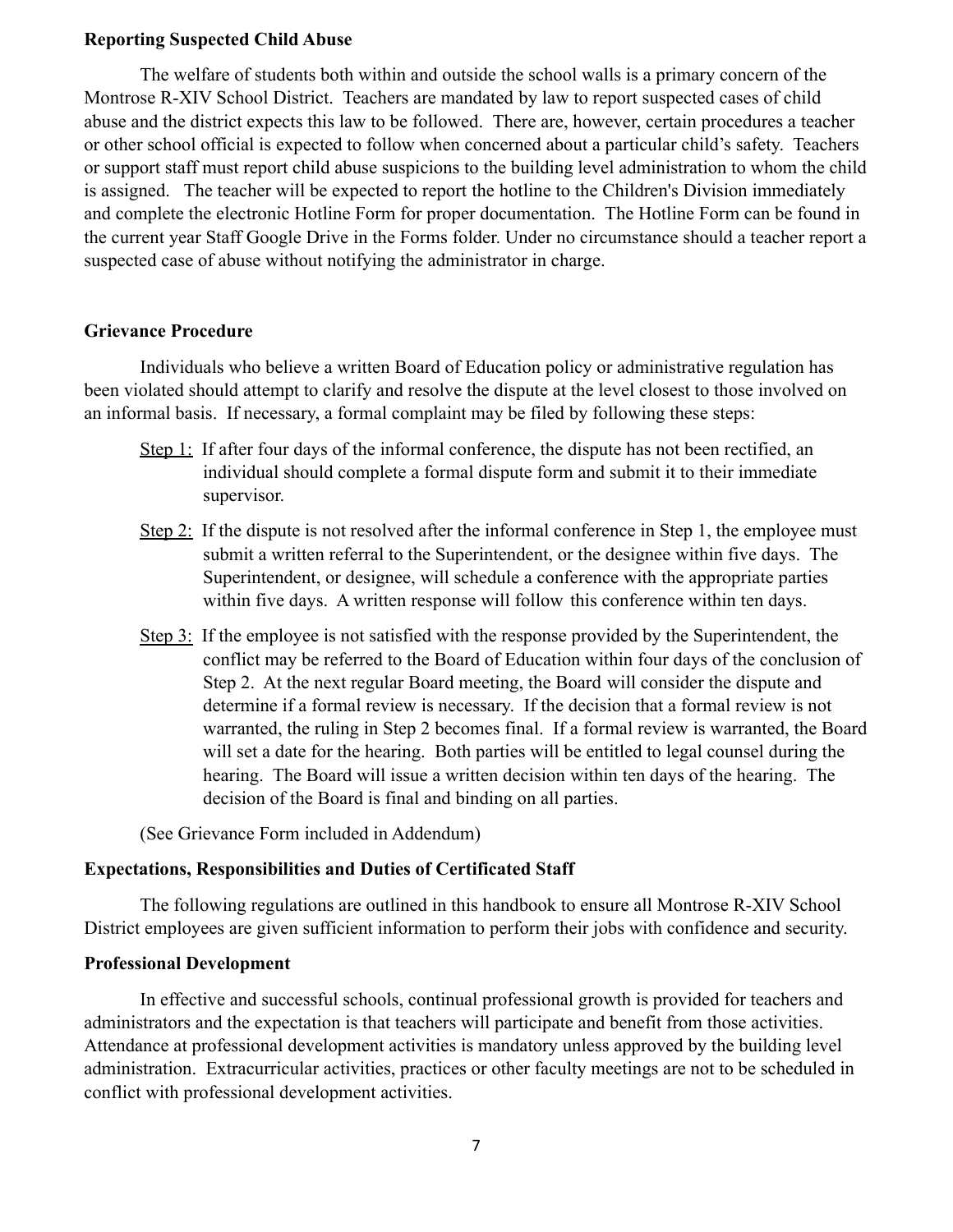As prescribed by law, a Professional Development Committee (PDC) consisting of representatives from each area of the school, has been established. Members meet on a monthly basis to provide supportive and developmental programs for beginning and experienced teachers. The responsibility of this group is to promote student achievement by focusing on activities that will strengthen building and district CSIP plans. Administrators shall serve as ex-officio members of this committee.

### **Personnel File**

Employees of the Montrose R-XIV School District will have on file, in the Superintendent's office, the following information: Certificated Staff: completed school district application, resume, letters of recommendation, signed contract(s) or letter of intent, a current Missouri Teaching Certificate, a current college transcript(s), registration in the Missouri Public School Retirement System, employment data form, background check from a Missouri law enforcement agency, statement of confidentiality, drug-free workplace notice, family and medical leave notice, ethnicity and race staff self-identification from, certificated new employee information. A completed I-9 form and a copy of acceptable documents and Missouri State and Federal W-4 forms will be kept in a separate file.

Support Staff: completed school district application, resume, letters of recommendation, registration in the Missouri Non-Teacher Retirement System, employment data form, and a background check from a Missouri law enforcement agency. A completed I-9 form and a copy of acceptable documents and Missouri State and Federal W-4 forms will be kept in a separate file.

Teachers' personnel file may also contain evaluations and, if applicable, Professional Improvement Plans. Personnel files shall be open only to the teacher, administration, and Board of Education.

#### **Attendance**

To achieve a high degree of student success, it is critical that teacher attendance is high. The Board of Education expects and appreciates the diligent effort of teachers to attend school to the best of their ability and according to life circumstances. In the instance an absence is necessary; the teacher will contact the building level secretary or principal as soon as there is a need for leave or before 6:30 A.M.

#### **Leaves and Absences**

The Montrose R-XIV Board of Education recognizes occasional absences due to illness of the employee or immediate family members (defined as: spouse, parent, grandparent, child, sibling, daughter-or son-in-law, brother-or sister-in-law or non-family member residing in the employee's home) are necessary. The Board has adopted specific policies that afford leave for the employee under these circumstances. Policies, contained in the Board Policy Book, include:

- Leave
	- $\Box$  1 leave day per contracted month, accumulative to **60 days** for certificated & non-certified staff. Leave days may not be used for extended contract days.
	- $\Box$  Administration may require a physician's statement.
	- $\Box$  Upon resignation or retirement from the District, unused leave will be paid to the employee at a rate of \$35.00 a day not to exceed 60 days.
	- ⮚ Employees who have accumulated 60 leave days will be compensated for each day over **60** gained during the current school year in the June paycheck.
	- $\Box$  Leave may not be taken the day before or day after a holiday, unless in an emergency situation and approved by administration.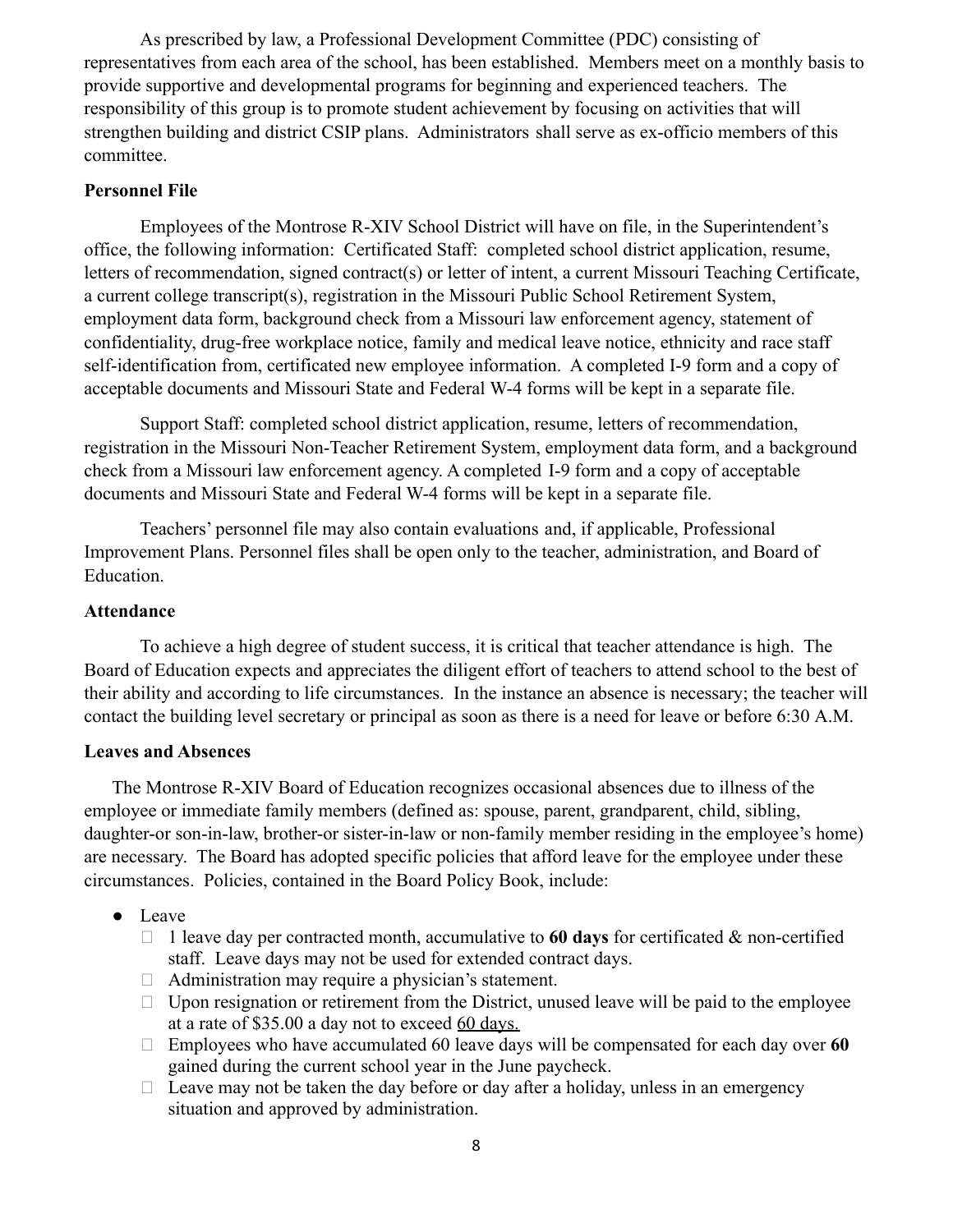- $\Box$  Leave will be considered in increments of .25 for two hours, .50 for four hours, .75 for six hours, and 1 for full day.
- Leave for Jury Duty
	- $\Box$  To qualify for paid leave, payment for jury duty from the judicial system, excluding food, lodging, and mileage shall be paid to the District.
- Religious Holidays.
- Military Leave.
- Bereavement- Staff will be granted bereavement leave with pay in an amount not to exceed three (3) days for each death in the immediate family: spouse, child, parent, sister, brother, grandparents, grandchildren, parents-in-law, sister-in-law, brother-in-law, son-in-law, daughter-in-law or any person who is wholly dependent upon the employee. (This leave, when approved by the superintendent or principal, will not be deducted from available leave time.)
- Professional Leave of Absence.
- Family and Medical Care Leave (FMLA).

Teachers will be granted a total of ten (10) days of leave during the school year.

If a teacher's absences exceed the number of days of leave authorized or for a reason not approved by the administration, one day's pay will be deducted for each day of absence. Employees leaving the District after June 1<sup>st</sup> will not be entitled to or compensated for any of their unused leave days.

## **Leaving the Building**

Supervisors must give approval for an employee to leave the school during contracted hours. A leave request will be required if the leave is not during plan time or lunch time. The employee must notify their supervisor upon their return. A log is kept in the main office for employees to sign out and sign in upon return. Non-certified employees and part-time employees must clock in/out on the time clock.

## **Arrival and Departure Times**

- Teachers will report to work at 7:30 AM and shall remain in the building until 3:45 PM. It is crucial that all teachers arrive on time. Teachers arriving late or departing early will be subject to administrative reprimand. All teachers should park in the front parking lot and enter through the front doors.
- Students will be allowed in the building at 7:35 AM; breakfast will be served from 7:35 AM to 7:55 AM. Classes will start at 7:55 AM.

## **Communication with Home**

Any letters, bulletins, flyers, etc. to be sent home with students must have prior approval of the building administrator. Any posters, announcements, etc. to be hung in the hallways of the school must have the building administrator's approval.

## **Grading and Grade Checks**

Teachers will update grades weekly in the SISK12 gradebook to keep students and parents informed of ongoing progress. Grades will be entered by the end of the day each THURSDAY. Grade checks will be done each Tuesday.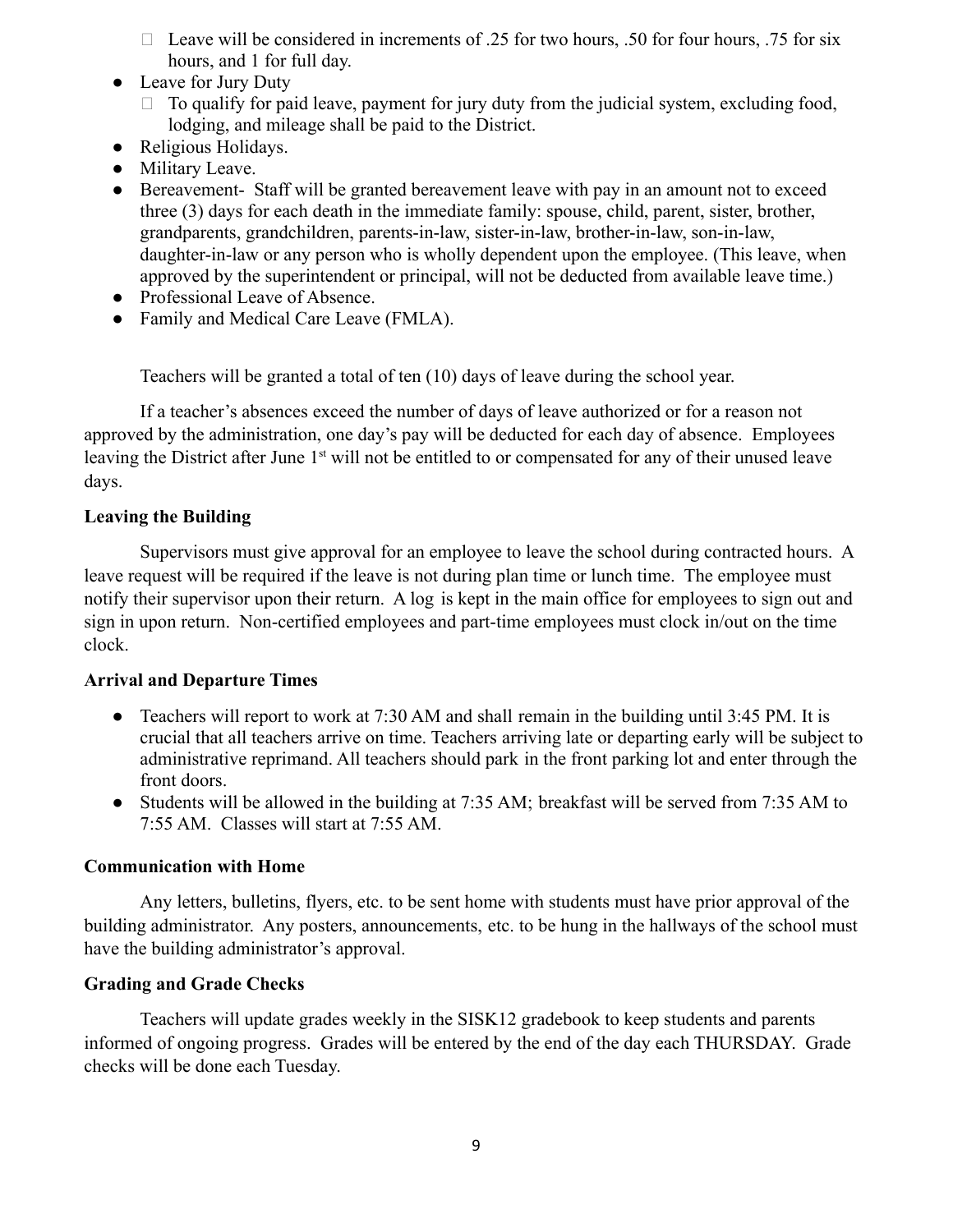## **Dress Code**

Because teachers and staff are important role models for students and represent our school to parents, visitors, and community members, every aspect of demeanor and appearance is critical. A very important issue in school improvement that has been recognized by the Montrose R-XIV Board of Education is raising the expectations district employees have for students and themselves. In light of our commitment to higher standards, this employee dress code will be a means to ensure professional appearance.

## **Appropriate Dress Will Consist of:**

- 1. Conventional and appropriate dresses, skirts and dress shorts must be no shorter than 3 inches above the knee.
- 2. Capris, dress sweaters, dress shirts, pant suits, slacks, and dress pants.
- 3. All clothing must reflect style, good taste, good judgment, and common decency.
- 4. Leggings and yoga pants may only be with a top that at least reaches the bottom of the thumb while in a standing position.
- 5. T-shirts, jeans, shorts, jogging pants, sweatpants and sweat suits are inappropriate for professional staff. Denim skirts or dresses are acceptable, but denim bib overalls are not.
- 6. On days designated as "professional casual," Fridays or teacher workdays, dress should remain appropriate with no torn jeans or shirts. Jeans, t-shirts, sweat shirts and tennis shoes are appropriate and allowable dress for "professional casual" days. Shirts with a school logo or school colors should be worn on days when jeans are allowed.
- 7. Dresses, blouses, or shirts should be cut appropriately. Showing too much of the chest area is not appropriate for school dress. No spaghetti straps and bras should not be visible.
- 8. Clothing should not be too tight or transparent enough to allow undergarments to show.
- 9. Appropriate footwear will consist of: dress shoes, dress sandals, and tennis shoes. Footwear must be worn at all times. Very casual sandals, and flip flops are not appropriate footwear. (Individuals with medical conditions requiring the use of special shoes need to provide the administration with documentation from a physician denoting the length of the necessity.)
- 10. P.E. teachers should dress in athletic attire.
- 11. Custodial staff may wear jeans and t-shirts that are in good taste. T-shirts must be without inappropriate or suggestive print.

12.

## **Appropriate Grooming will Consist of:**

- 1. Clean hair, which is attractively styled and neatly combed.
- 2. A cleanly shaven face, a neatly trimmed mustache or beard.
- 3. Clothing that is neatly pressed and clean.
- 4. Clothing should completely cover undergarments.
- 5. There should be evidence of good daily hygiene.

## **Homeroom Expectations**

In order for homeroom to be successful for all students, there are some basic expectations that everyone will need to follow.

1. All students need to bring class assignments to Homeroom to work on. On those rare occasions that a student does not have a pending class assignment or test, students are to bring a book and read.

2. Students need to bring all needed materials to Homeroom. Students should plan ahead and should always have their reading book with them.

3. Homeroom is for quiet study and quiet tutoring.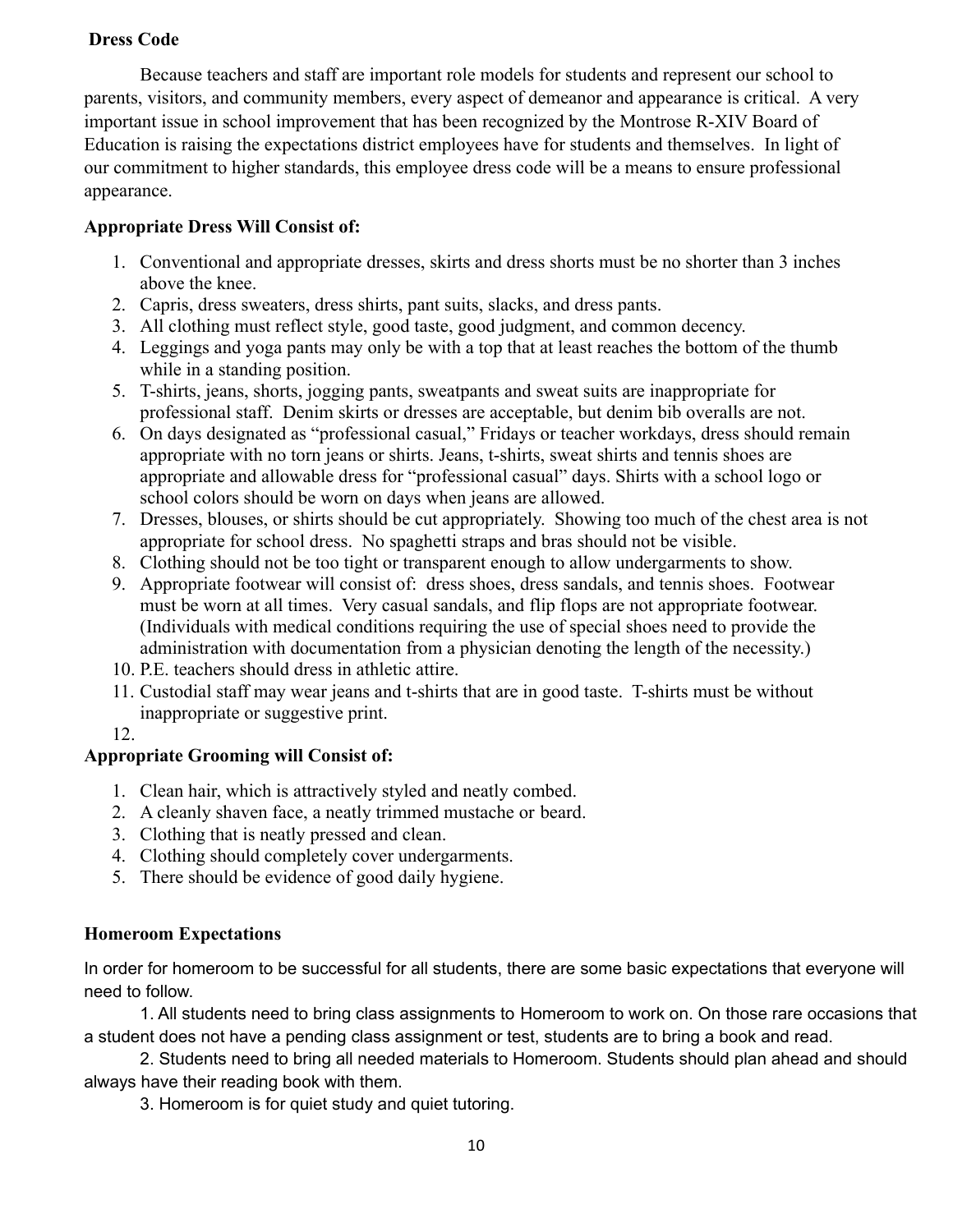4. Homeroom teachers will establish a weekly grade checking method that is appropriate for the group and grade level.

5. Most club and class meetings need to take place during Homeroom. Advance notice and arrangements for non-participating Homeroom students is appreciated.

Teachers should ensure students do a self grade check on Wednesdays. The D and F list will be emailed to all JH/HS teachers, they can ask about homework and make sure assignments are turned in. A reading book should accompany every student to their homeroom so they can read when all assignments are complete.

Additionally, class and club meetings should continue to happen during Homeroom. If the librarian is here students can go to the library and check out a book.

## **Preparation for Class**

Organization and planning of lessons is not only beneficial to regular teachers, but critical to substitute teachers. Teachers must come to class prepared to teach their daily classes. Lesson plans should be made out in advance and be on the teacher's desk. Teachers will be required to leave adequate lesson plans that maintain a "regular" schedule of work for their class when they are absent. All teachers are required to have an emergency lesson plan folder uploaded to the substitute folder in the 20-21 Employee Packet. Teachers who do not show adequate planning may be required to turn lesson plans in to the principal on a daily or weekly schedule.

#### **Adult Conduct In or Outside the Classroom**

It is the expectation of the Montrose R-XIV Board of Education and administration for adults to conduct themselves appropriately and professionally as role models for students. Children need appropriate relationships with adults. Teachers and/or coaches are often one of the most important persons in a student's life. **There are, however, very few times when it is appropriate for school officials to have relationships with students beyond school business.** Teachers, and other school representatives, are strongly advised not to have students visit in their homes or meet students outside school.

## **Staff Conduct**

The Board of Education requires all staff members to serve as positive role models for District students. District schools exist to provide a quality education for District students in a safe and appropriate setting. In achieving these objectives, staff are required to meet certain performance criteria including, but not limited to:

- 1. Review and comply with Board policies, regulations, and procedures as well as related building rules and practices.
- 2. Properly prepare for student instruction.
- 3. Fully utilize instructional time for learning activities.
- 4. Maintain students under active supervision at all times.
- 5. Assess student performance in a regular and accurate manner.
- 6. Modify instructional goals to meet the needs of each student.
- 7. Comply with administrative directives.
- 8. Communicate with students in a professional and respectful manner.
- 9. Communicate with colleagues, parents and District citizens in a professional manner.
- 10. Properly operate and maintain district property.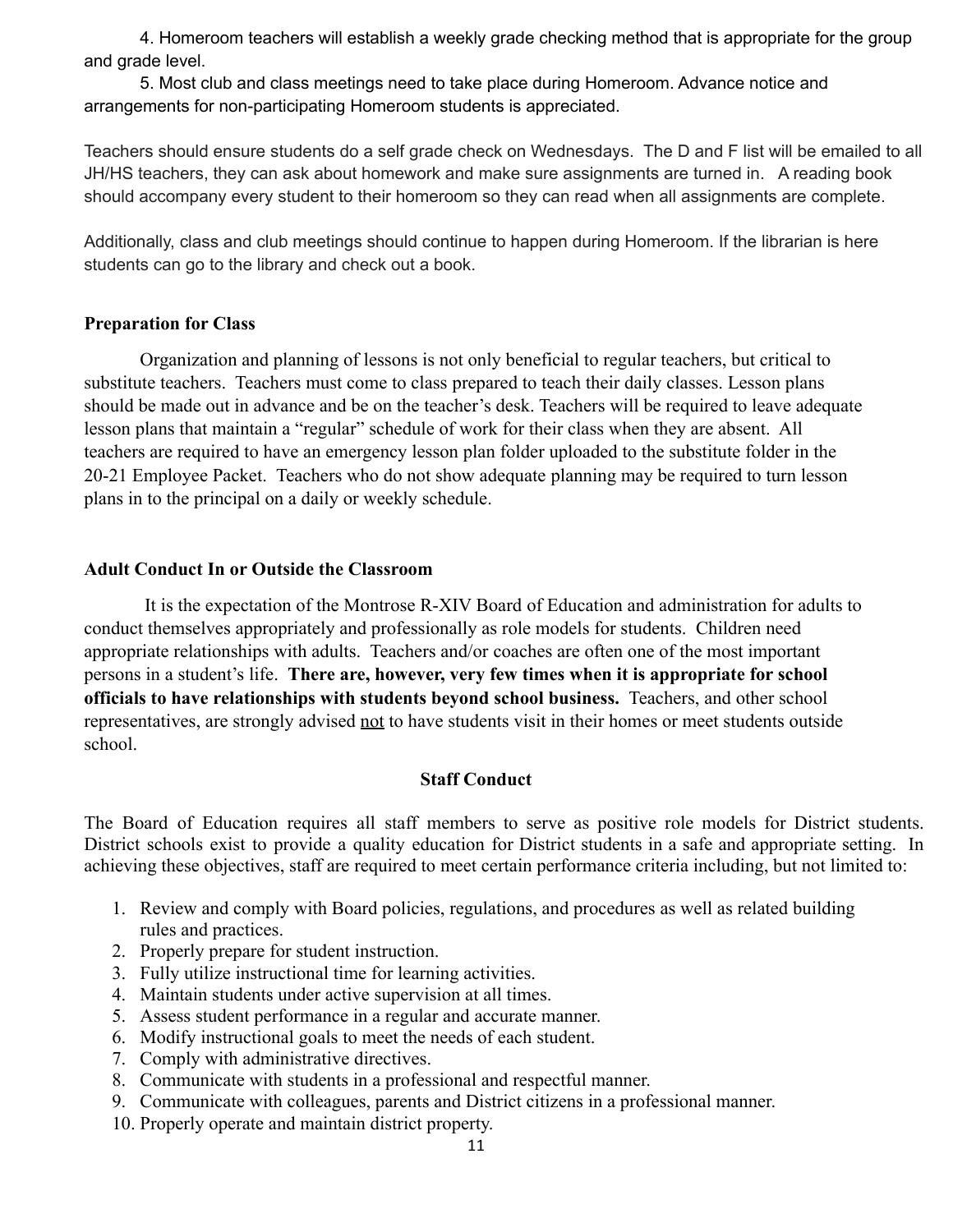- 11. Utilize district technology solely for school district business.
- 12. Maintain required records and submit requested reports in a timely manner.
- 13. Comply with all safety guidelines and directives.
- 14. Refrain from the use of profane and obscene language.
- 15. Dress in a professional manner.
- 16. Attend all duties in a punctual manner.
- 17. Maintain student confidentiality pursuant to state and federal law.
- 18. Follow and implement student Individual Education Programs (IEP) under the Individuals with Disabilities Education Act (IDEA) or plans under Section 504 of the Rehabilitation Act.
- 19. Maintain and account for District funds in the staff member's possession and control.
- 20. Maintain professional relationships with students. With the exception of students who are immediate family with the staff member, this requirement also includes avoiding situations that could lead to allegations of inappropriate relationships with students, including, but not limited to:
	- a. Being present in any setting where students are provided or are consuming alcohol or illegal drugs.
	- b. Inviting students to be alone with a staff member at a staff member's residence, on staff member's private property, or in a staff member's motor vehicle without the prior consent of the building principal.
	- c. Communicating with students, electronically or in person, about the student's sexual activity or concerning the staff member's sexual or romantic conduct.
	- d. Being present on District premises alone with a student in a room where the door is closed, the door is locked, or the lights are off, unless required temporarily due to emergency circumstances. Counselors and administrators are exempted from this prohibition in performance of professional duties.
	- e. Covering the interior window(s) of instructional space and offices with any material that blocks or obscures outside vision into the space, unless required temporarily due to emergency circumstances.
	- f. Communicating with students about sexual topics outside approved District curriculum, unless done as part of a District investigation into sexual abuse or harassment.
	- g. Utilizing students to attend to personal errands for the staff member.
	- h. Allowing students to drive a staff member's vehicle.

\*\*\*\*

## **COMMUNICATION WITH STUDENTS BY ELECTRONIC MEDIA**

Employee personal communication with students, in all forms including oral and nonverbal shall be appropriate and consistent with Board policy. Personal communication shall be deemed to be inappropriate if such communication is sexual in nature; is sexually suggestive; suggests romantic activity with student or students; or is otherwise inconsistent with Board policy. Violation of this provision will result in disciplinary action up to and including dismissal.

Communications between employees and students will be primarily direct, oral or written in nature. Employees may not communicate with district students via electronic media regardless of whether created or maintained by the employee or students. As restricted in this policy the phrase "electronic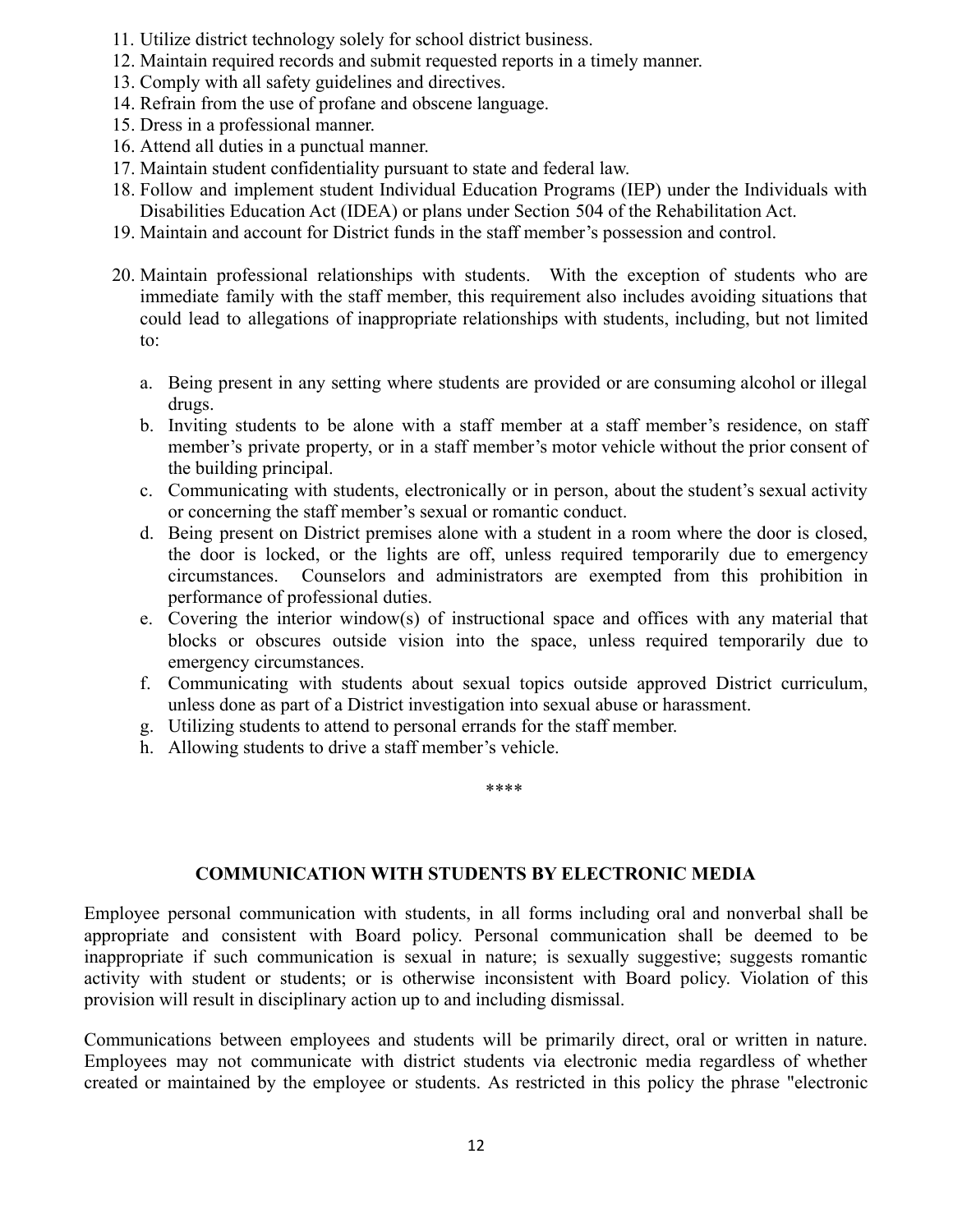media" includes but is not limited to social networks, texting, and emails. This policy does not preclude electronic communication between teachers and their siblings and children who may be district students.

The District will provide official electronic media (Remind, HUDL, Google Classroom, AristotleK12, district Email) which may be utilized by employees for communication with students for dissemination of school related information (i.e. homework, practice schedules, supplemental instructional material.)

#### **Classroom Management**

For each student to be given the opportunity to learn and grow at school, an atmosphere of order and safety is necessary. Each teacher is responsible for the organization, classroom management, and use of discipline (if necessary) of his/her classroom.

To promote an orderly atmosphere, each teacher should establish clear expectations for students and review them often. Expectations should be short, general, and easily understood by students and parents. District rules include:

- Students may not use electronic devices during class time without prior permission from the teacher or administration.
- **NEVER** leave students unsupervised.
- Never use inappropriate language. In addition to cursing, discussing alcohol, drugs, sexual behavior, or other staff and administration negatively is not acceptable.

All teachers must post attendance at the beginning of the school day (Grades K-6) and at the beginning of each class period (Grades 7-12). Morning announcements will be at 8:00 a.m. Lunch count is taken the first hour of the day and should be indicated on the student information system by 8:15 a.m. In the event a student leaves before the regularly scheduled afternoon dismissal, the parent/guardian must sign the student out in the office.

*Although the building administrator is available for discipline measures for above normal intervention, teachers are expected to maintain an atmosphere of order rather than sending students to the principal/superintendent for issues that are best solved in the classroom. Teachers must submit a discipline referral and let the office know that a referral has been submitted. The administration will contact the teacher regarding the issue. If a student needs to be removed immediately, call the office for removal of the student. Teachers are to control their classrooms and handle issues with appropriate guidance and action. Although a teacher may use appropriate restraint to protect themselves and students, there shall be no corporal punishment administered to students by any teacher or staff member of the Montrose R-XIV School District.*

#### **Extra-curricular Duties**

An effective school provides opportunities for students to participate in various activities outside the classroom. These activities promote teamwork, respect, and maturity as a well-rounded individual. Outstanding adult supervision and coaching can ensure student and school pride and success. Extracurricular sponsors and coaches will:

• Remain on duty at the school, or appropriate location, until the building is closed or all students have been released.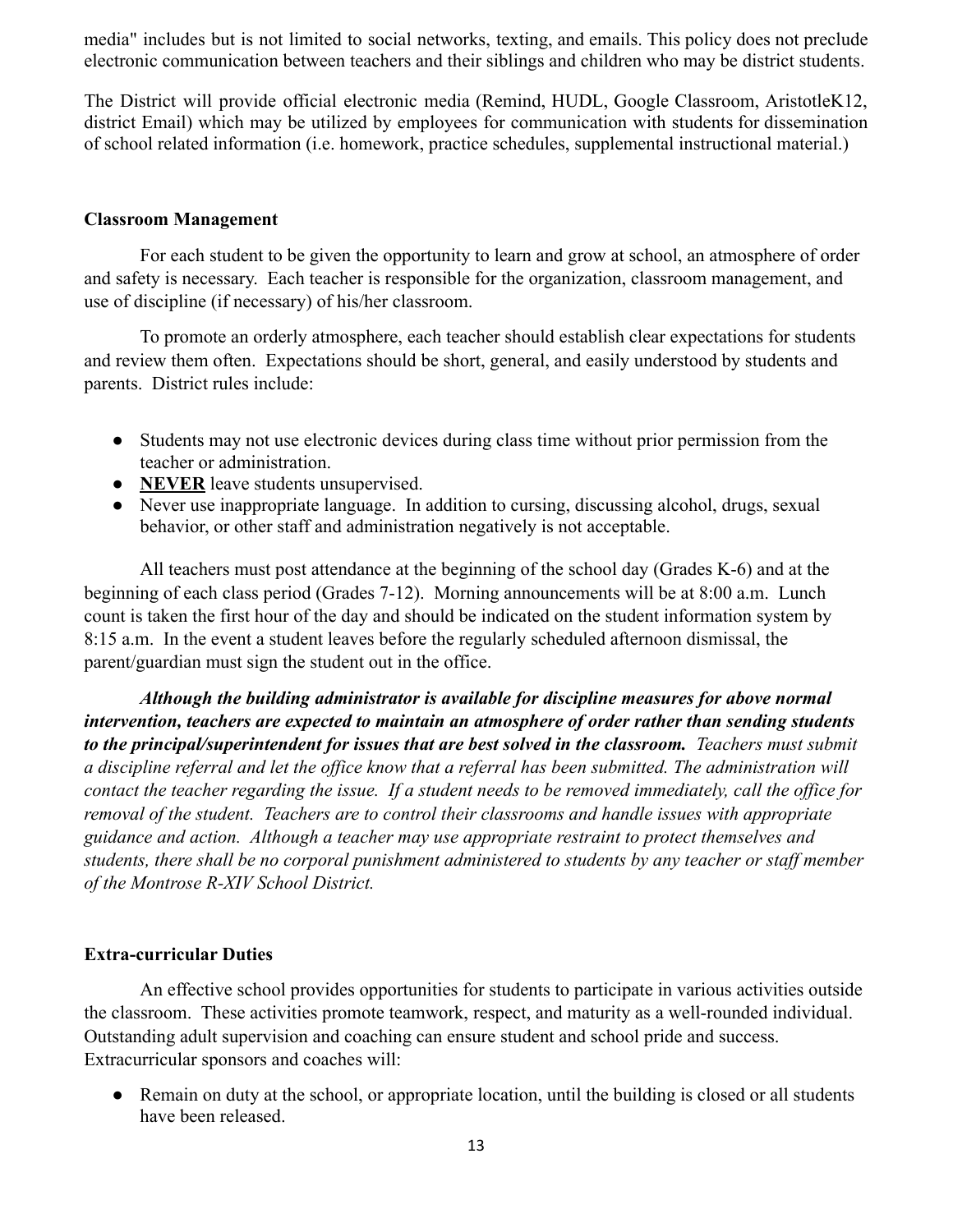- Students may be released to their parent(s) or legal guardian only after personal contact with an administrator or coach.
- All students participating in an activity that requires transportation by bus, must travel to the activity on the bus. Students wishing to use other transportation home may only be released by the sponsor or coach to their parent(s) or legal guardian. If the parent(s) or legal guardian wants their child to ride home with another adult, a prior request must be made during the school day.
- Students returning home from an extracurricular activity must be picked up at school.
- Extra-curricular pay shall be determined by the Board of Education and Administration and shall be offered on a yearly contractual basis.

### **Other Duties as Assigned**

The Board of Education and Administration may assign duties not specifically mentioned in the district contracts or job descriptions. These duties will be reasonable and within expectations of individuals in the teaching field.

- **● Staff Meetings –** ALL teachers, full or part time, shall attend all building level faculty meetings before, during, or after school hours. Staff meetings will be monthly during Monday PD.
- **● Collaboration -** Teachers will be given the opportunity, and are expected, to collaborate with their colleagues.
- **● Supervision of Students** Student safety is a concern that cannot be compromised. A rotation of duties may be used for supervision.
- **● Teachers** may be required to fill in for other teachers if they have free time exceeding their daily plan time.
- **● Teachers** willing to fill in for others when needed during their plan time will be paid \$20.00 per 50 minute class period. Payment will be received at the end of the school year in the teacher's last paycheck.
- **● Teachers** are required to complete yearly training on Anti-Bullying, Dyslexia, and Safe Schools every year.
- **● Teachers and Students** are required to attend the Violence Prevention training provided annually by the Henry County Sheriff's Dept. or other training department.
- **Tutoring** hours that are reimbursable are any time **before** 7:30 a.m. and **after** 3:45 p.m.
- **Tutoring and Detention Supervision** stipend will be \$20 per hour.
- **● Morning Supervision:** Students shall report to assigned areas. There will be teacher supervision in these specific areas at all times, beginning at 7:40 a.m.
- **● Cafeteria Supervision:** Teachers/Staff are responsible for student supervision in the cafeteria.
- **● Playground Supervision:** Each classroom teacher is responsible for familiarizing students with the rules of the playground and, when supervising, applying these rules in a consistent manner.
- **● Bus Loading Supervision:** Elementary and high school teachers are to dismiss their students in orderly fashion and assist with supervision. Please refer to the student handbook for the proper location and guidelines.
- **Parent/Teacher Communication** It is again noted that open communication between home and school is one of the most effective tools in raising student achievement. The Montrose R-XIV School District is committed to meaningful engagement with the parents of Montrose R-XIV students. Teachers are strongly encouraged to communicate with parents outside the school day at their mutual conveniences.
- **Attendance is Mandatory** on professional development days unless approved by administration.
- **● Attendance at the Back to School Open House** The importance of the partnership between parents and teachers in the success of students and the entire Montrose R-XIV School District is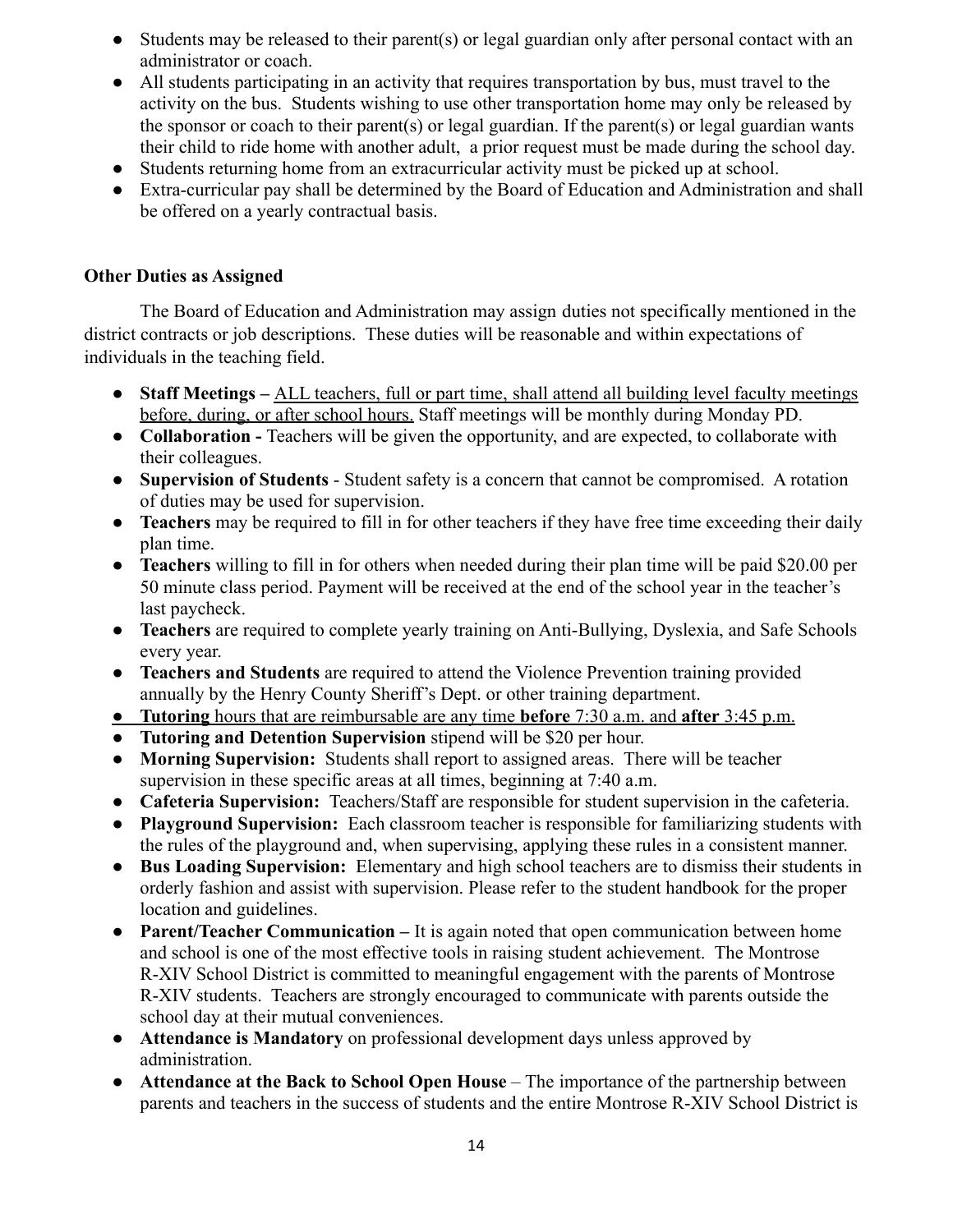upheld by the Board of Education. Attendance at the Back to School/ Meet the Teachers is **MANDATORY** for all staff members.

- **● Attendance at the Montrose R-XIV School District Graduation Ceremony** Graduation from high school is a celebration of success, not only for students, but of outstanding instruction and leadership from teachers at every level. The basic mission of any school system is to form a close relationship with students for thirteen years. All teachers, at all levels, have participated in this relationship. It is appropriate for teachers to have an important part in the graduation celebration.
- **● Teachers may be required to assist in extra-curricular activities, including activities outside their usual grade level assignment.**
- **● Evening activities -** Elementary teachers are required to attend: Title 1 family nights, music programs, Spelling Bee, Homecoming and Graduation. High School teachers are required to attend: Awards Banquets, Graduation, music programs, Homecoming and dances. There may be other evening school activities that will be required for staff to attend.

#### **Instructional Assignments**

The Montrose R-XIV School District Board of Education and administration will remain committed to the recruitment and retention of quality teachers, as well as assigning personnel to appropriate levels and subjects. It is desirable to consider the interests and aspirations of teachers when making instructional assignments and every effort will be made to do so. If possible, grade levels or subjects will be assigned to teachers at the time employment contracts are issued.

If a teacher's assignment changes, the building administrator will discuss the change and reasons for it with the teacher concerned. When vacancies occur, those teachers who have expressed an interest in the identified area will be considered first to fill the vacancy. If the administration finds it necessary to modify a teaching assignment(s), after contracts have been issued, but before the end of the school year, a letter explaining the change will be issued and the appropriate administrator will confer with the teacher involved.

#### **Salary and Benefits Considerations**

A salary schedule with base pay and increments for certificated employees will be recommended annually by the administration and approved by the Board of Education and the Board reserves the right to waive the approved salary schedule and employ teachers who are experienced in areas of great need.

Teachers who complete additional graduate hours toward a higher degree in their teaching field must notify the Superintendent before the first week of teaching in August. At this time the teacher may request a contract modification to reflect an increase in salary for the coming school year. Individuals requesting a modification will be required to provide an updated transcript to the Superintendent. The Board of Education will adhere to the requirements set forth by the Missouri Department of Elementary and Secondary Education concerning continuing education classes, election and retention of teachers, and awarding tenure.

No changes will be allowed on benefits or deductions in salary after the beginning of the school year. Forms must be turned in to the office. If an employee loses a check and requests a new check to be issued, a stop payment will be put on the original check and the employee is responsible for paying the stop payment fee charged by the bank.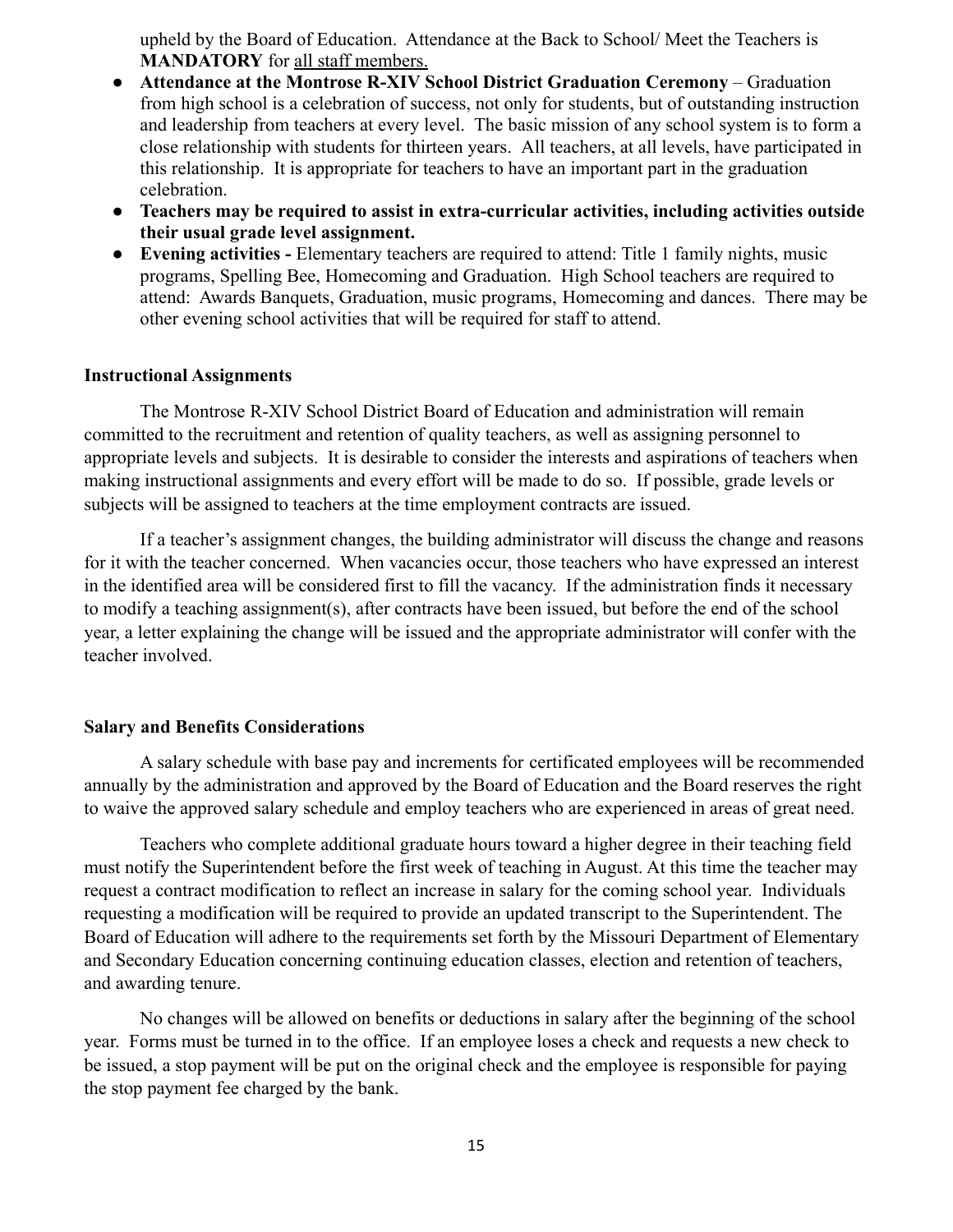#### **Employment Outside of the District**

The Montrose R-XIV Board of Education reserves the right to prohibit or limit employment outside the district by employees if, in the opinion of the Board, that employment would be a hindrance to the performance of the employee to perform expected duties or if that employment would cast a negative light on the school district.

#### **Teacher Evaluation Procedure -**

The purposes of teacher evaluations are to aid individual teachers to grow professionally, raise standards of the teaching profession as a whole, and to raise the quality of instruction and educational services provided to the students of the District. Evaluation is developmental in nature and is designed to assist teachers in identifying strengths and concerns for professional improvement. The evaluation also serves as a guideline for moving teachers from probationary to permanent status as required by the Missouri Teacher Tenure Act.

The primary responsibility for teacher evaluation rests with the building level administrator. The building administrator will review the evaluation procedures with their faculty and familiarize them with the criteria upon which she/he will be evaluated. The District uses the Network for Educator Effectiveness (NEE) evaluation system.

Teacher evaluation is an on-going process that has formal and informal components. Building level administrators are expected to visit classrooms and conduct informal observations and walk-throughs. These walk-throughs are not always evaluative in nature, but used to enhance dialogue between the building administrator and teacher concerning effective instruction. The building administrator will familiarize teachers with the tools and expectations used by administrators in conducting walk-throughs. Formal and informal evaluations and conferences will be conducted throughout the school year. Most teachers will be informally observed several times a week. Additional observations, formal or informal, will be conducted at the discretion of the administration. Evaluations may be scheduled or unscheduled.

High student achievement and success is the foundation of a highly effective school. Student performance, in many areas, is the measurement of achievement and success. Student growth data and progress will be a component of teacher evaluations and will be documented with data, quantitative and qualitative, gathered by the teacher and provided to the building administrator that shows measurable, long-term goals of academic growth that represents a portion of a teacher's impact on student learning. An individual teacher's effect on student performance will be considered over time and will be measured on a multi-criteria basis, including but not limited to, test scores.

#### **Professional Improvement Plans**

In the instance a teacher's work is not up to the district's expectations, the building administrator shall take immediate steps to ensure the opportunity for improvement. These activities may include a Professional Improvement Plan that clearly identifies the area(s) of concern and what remediation should take place to correct for sufficient improvement. This plan requires the signatures of the teacher and the building administrator. The Professional Improvement Plan shall be in place until sufficient evidence of improvement is noted by the building administrator. If improvement is not evident in an appropriate amount of time, the administration will proceed to other measures that may include a change in assignment or dismissal.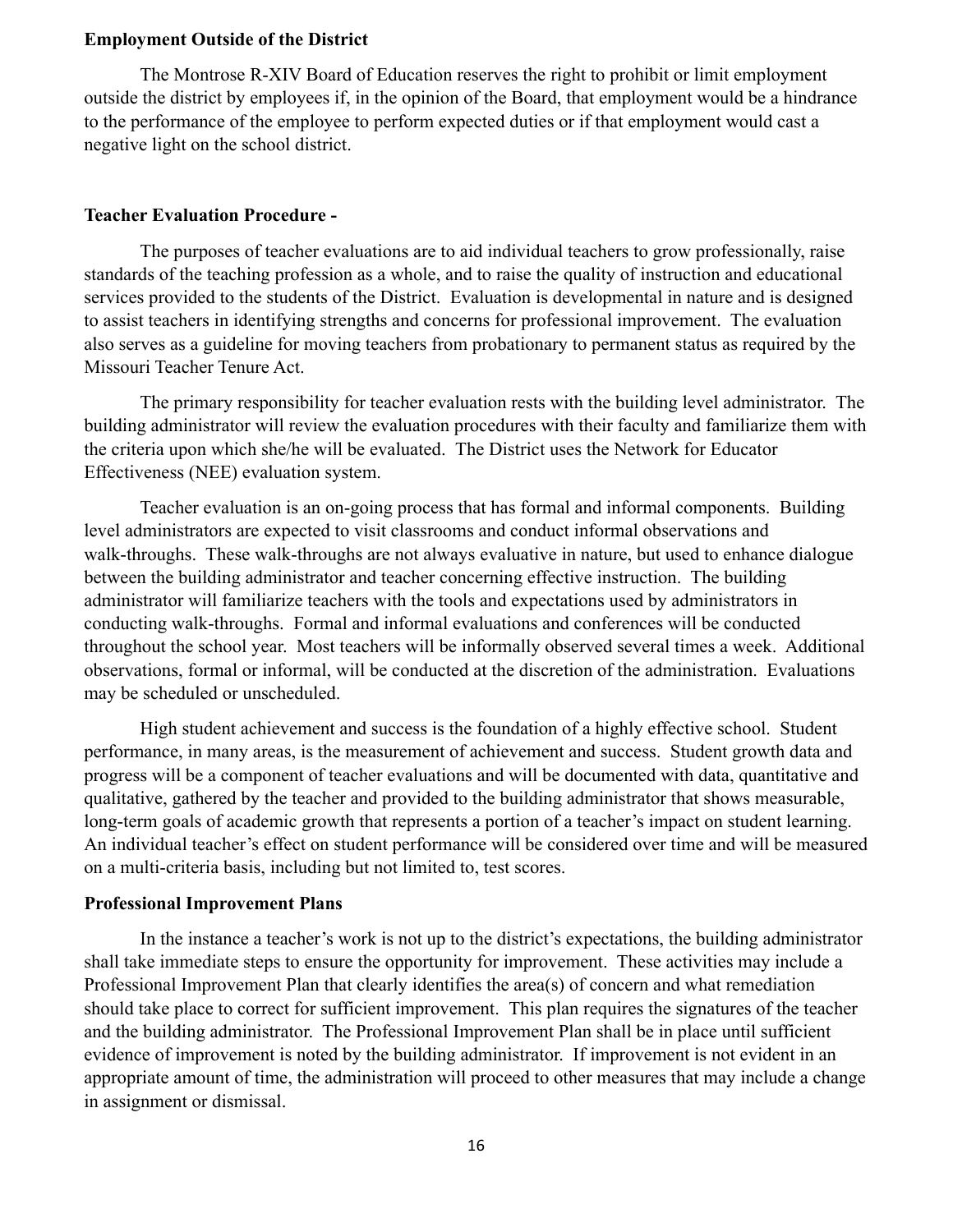#### **Membership in Professional Organizations**

Staff members may belong to as many professional organizations as they choose, but they will not be compensated for professional organization memberships from the Montrose R-XIV School District funds.

#### **Re-Employment of Teachers**

The Superintendent shall recommend the reemployment of teachers to the Board of Education before the first day of April. The Board will consider the recommendations and notify teachers of the intent to rehire in accordance with Missouri laws governing the election of teachers. In the consideration of the reemployment of teachers, the Board shall act in strict adherence with the terms, conditions, and procedures set forth by the Teacher Tenure Act of the State of Missouri.

Probationary teachers will be notified, in writing, concerning reemployment on or before the 15<sup>th</sup> day of April of the year in which their contract expires. Failure to notify permanent teachers of change in their employment status will constitute reemployment in the same staff position as provided in the contract for the current year. The Board will present a contract or a letter of intent to each teacher no later than April 15<sup>th</sup> of the current year. Probationary teachers must provide written acceptance or rejection of the Board's offer within 15 days of the issuance of the contract. Failure to present the acceptance in such time constitutes a rejection of the Board's offer.

#### **Resignation/Termination of Certificated Employees**

Teachers must realize that a contract is tendered in good faith and when returned as signed implies an obligation to fulfill it. After contracts have been signed by both parties concerned, serious consideration shall be given before requesting release from the obligation outlined in the contract. The welfare of Montrose R-XIV students will always be held paramount in decisions of teacher placement or resignation. Individuals who wish to resign are expected to do so in writing before June 1<sup>st</sup>.

After June 1<sup>st</sup>, the Montrose R-XIV Board of Education will consider requests for release from a signed contract using the following guidelines:

- Health a documented statement verifying a physical condition, including pregnancy or adoption that precludes an employee from fulfilling contractual agreements.
- Transfer of spouse or other significant other this shall be contingent upon the employment of a qualified replacement.
- The securing of employment that will greatly benefit the employee's personal situation. This also shall be contingent upon the employment of a qualified replacement.

In the instance of a request for release from a contract, district administration will determine if a qualified replacement is available. Any request for release from contractual agreements must be accompanied by a cashier's check in the amount of  $5\%$  (after June  $1\$ {st}}),  $8\%$  (after June  $15th$ ), and  $10\%$ (after July  $1<sup>st</sup>$ ) of the contracted salary. Employees leaving the District after June  $1<sup>st</sup>$  will not be entitled to or compensated for any of their unused leave days.

In the event a teacher leaves the District without proper release, the Superintendent shall contact the Missouri Department of Elementary and Secondary Education for appropriate action.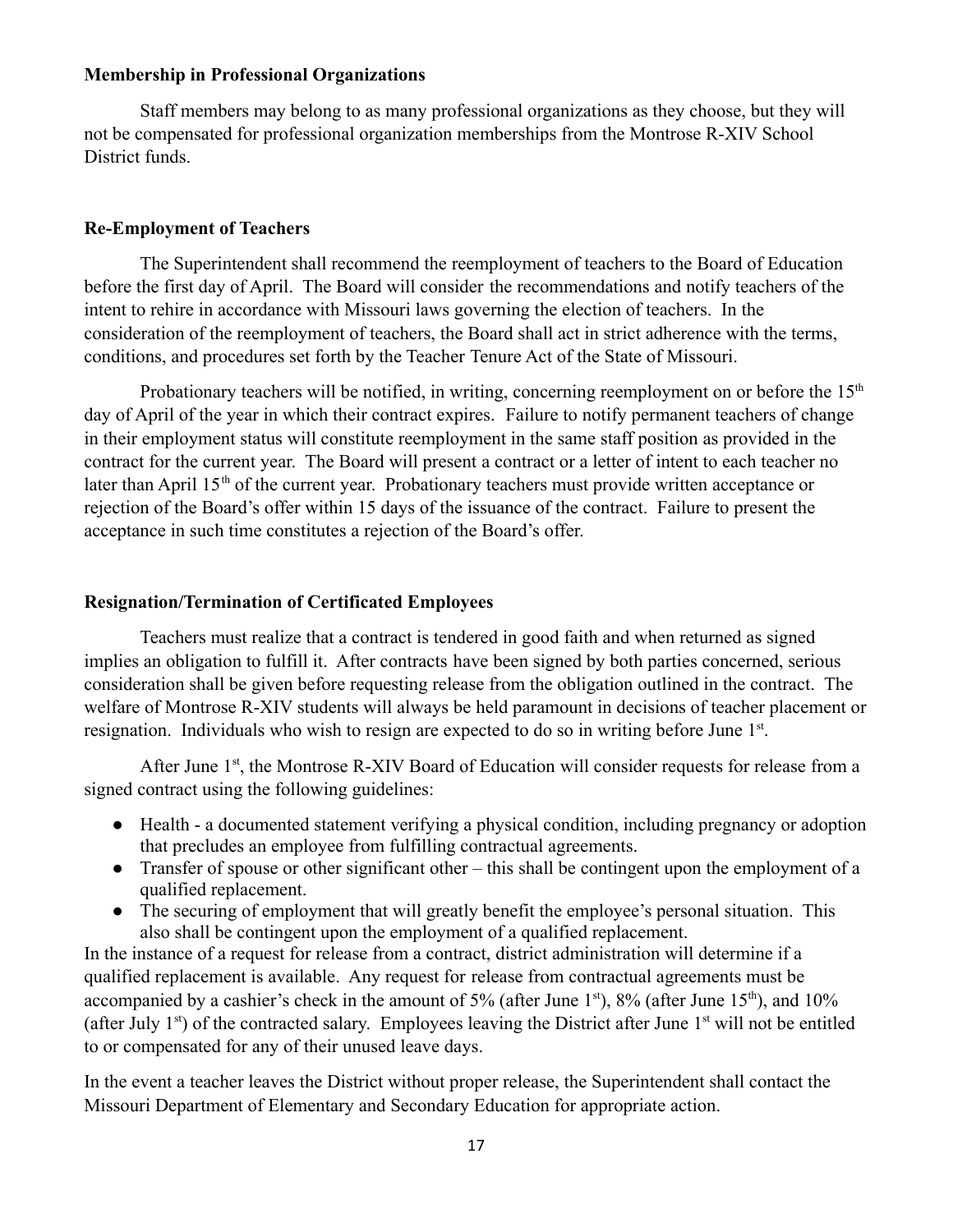In adherence to policy, the Board of Education, acting alone or on recommendation from the administration, **may discharge any employee for incompetence, inattention to duty, discrimination, insubordination, or any other good cause.** A grievance procedure is available to district employees as outlined in this handbook.

#### **Money Collection and Purchases**

All money collected by teachers, staff, and students must be deposited in the office daily. All purchases made for school use must be approved by the building administrator or you need to have the Superintendent's/Principal's signature on an official purchase order.

#### **Guidelines for Computers**

All computer software will be purchased by the school, approved by the building administrator, and installed by the Technology Specialist. No copies of computer programs or software are allowed to be installed on any equipment owned by the Montrose R-XIV School District. Students are not allowed on computers in the computer lab or classroom unless they are supervised. There will be no access to chat rooms or other inappropriate sites. The technology agreement and internet protection policy are to be strictly enforced.

Employees must contact the school office if they need assistance with technology or items repaired in the classroom or other areas of the school.

School personnel are hereby notified that any and all computer files, including email files, maintained on district computers are subject to examination and search at any time by administrators or administration designees. Computers are the property of the school district, therefore employees should have no expectation that any records kept on classroom computers or files are the private possession of students or staff.

Any student or staff member who chooses to engage in sabotage of district computer system hardware or software will be held responsible with penalties up to and including dismissal. Forms of activity considered to be sabotage include, but are not limited to the following, logic bombs, data diddling, piggy backing, Trojan horses or hacking into any computer data files.

#### **INTERNET USAGE**

#### **Personal Responsibility**

Access to electronic research requires students and employees to maintain consistently high levels of personal responsibility. The existing rules found in the District's Behavioral Expectations policy as well as employee handbooks clearly apply to students and employees conducting electronic research or communication.

One fundamental need for acceptable student and employee use of District electronic resources is respect for, and protection of, password/account code security, as well as restricted databases, files, and information banks. Personal passwords/account codes may be created to protect students and employees utilizing electronic resources to conduct research or complete work.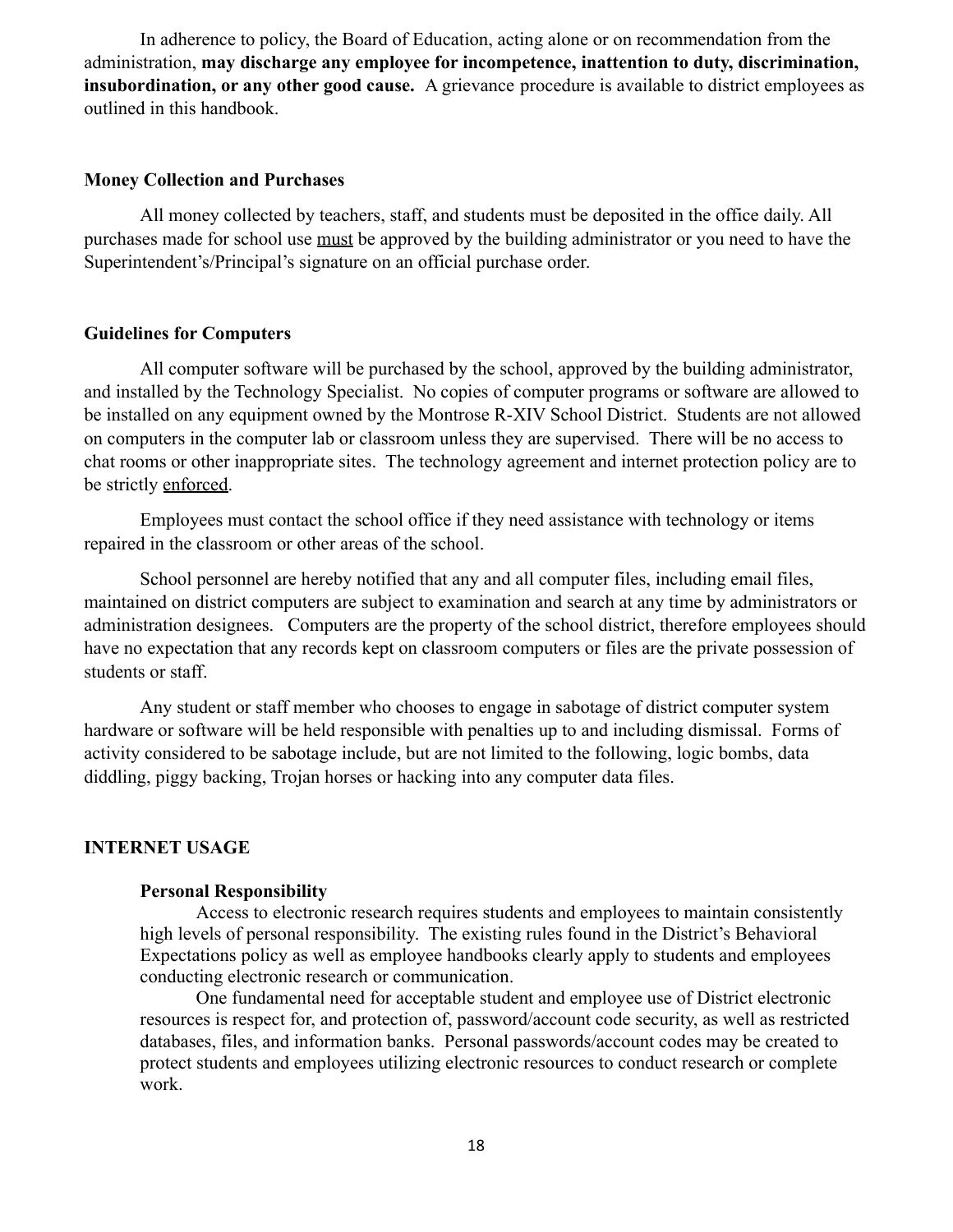These passwords/account codes shall not be shared with others; nor shall students or employees use another party's password except in the authorized maintenance and monitoring of the network. The maintenance of strict control of passwords/account codes protects employees and students from wrongful accusation of misuse of electronic resources or violation of District policy, state or federal law. Students or employees who misuse electronic resources or who violate laws will be disciplined at a level appropriate to the seriousness of the misuse.

#### **Acceptable Use**

The use of District technology and electronic resources is a privilege, which may be revoked at any time. Staff and students are only allowed to conduct electronic network-based activities that are classroom or workplace related. Behaviors which shall result in revocation of access shall include, but will not be limited to: damage to or theft of system hardware or software; alteration of system hardware or software; placement of unlawful information, computer viruses or harmful programs on or through the computer system; entry into restricted information on systems or network files in violation of password/account code restrictions; violation of other users' rights to privacy; unauthorized disclosure, use or dissemination of personal information regarding minors; using another person's name/password/account to send or receive messages on the network; sending or receiving personal messages on the network; and use of the network for personal gain, commercial purposes, or to engage in political activity.

Students and employees may not claim personal copyright privileges over files, data or materials developed in the scope of their employment, nor may students or employees use copyrighted materials without the permission of the copyright holder. The Internet allows users access to a wide variety of media. Even though it is possible to download most of these materials, students and staff shall not create or maintain archival copies of these materials unless the source indicates that the materials are in the public domain.

Access to electronic mail (E-mail) is a privilege and designed to assist students and employees in the acquisition of knowledge and in efficiently communicating with others. The District E-mail system is designed solely for educational and work related purposes. **E-mail files are subject to review by District and school personnel.** Chain letters, "chat rooms" or Multiple User Dimensions (MUDs) are not allowed, with the exception of those bulletin boards or "chat" groups that are created by teachers for specific instructional purposes or employees for specific work related communication.

Students or employees who engage in "hacking" are subject to loss of privileges and District discipline, as well as the enforcement of any District policy, state and/or federal laws that may have been violated. Hacking may be described as the unauthorized review, duplication, dissemination, removal, damage, or alteration of files, passwords, computer systems or programs, or other property of the District, a business, or any other governmental agency obtained through unauthorized means.

To the maximum extent permitted by law, students and employees are not permitted to obtain, download, view or otherwise gain access to "inappropriate matter," which includes materials that may be deemed inappropriate to minors, unlawful, abusive, obscene, pornographic, descriptive of destructive devices, or otherwise objectionable under current District policy or legal definitions.

The District and school administration reserve the right to remove files, limit or deny access, and refer staff or students violating the Board policy to appropriate authorities or for other disciplinary action.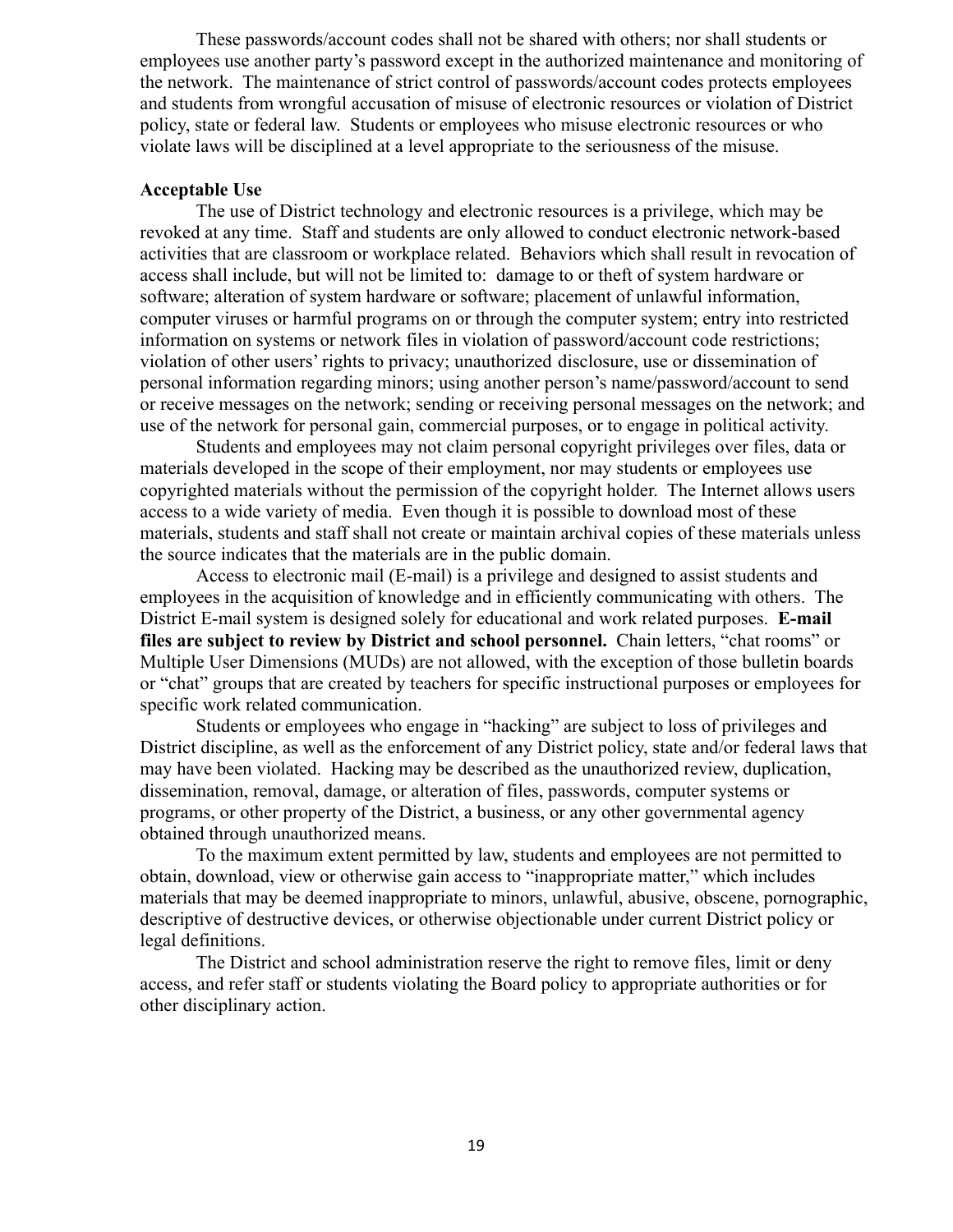## **Privileges**

The use of District technology and electronic resources is a privilege, not a right, and inappropriate use will result in the cancellation of those privileges. Passwords are to remain strictly confidential. The password/account code may be suspended or closed upon the finding of user misuse of the technology system or its resources.

#### **Network Etiquette and Privacy**

Students and employees are expected to abide by the generally accepted rules of electronic network etiquette. These include, but are not limited to, the following:

- 1. System users are expected to be polite. They may not send abusive, insulting, harassing, or threatening messages to others.
- 2. System users are expected to use appropriate language; language that uses vulgarities or obscenities, libels others, or uses other inappropriate references is prohibited.
- 3. System users may not reveal their personal addresses, their telephone numbers or the addresses or telephone numbers of students, employees, or other individuals during E-mail transmissions.
- 4. System users may not use the District's electronic network in such a manner that would damage, disrupt, or prohibit the use of the network by other users.
- 5. System users should assume that all communications and information is public when transmitted via the network and may be viewed by other users. The system administrators may access and read Email on a random basis.
- 6. Use of the District's electronic network for unlawful purposes will not be tolerated and is prohibited.

#### **Services**

While the District is providing access to electronic resources, it makes no warranties, whether expressed or implied, for these services. The District may not be held responsible for any damages including loss of data as a result of delays, non-delivery or service interruptions caused by the information system or the user's errors or omissions. The use or distribution of any information that is obtained through the information system is at the user's own risk. The District specifically denies any responsibility for the accuracy of information obtained through Internet services.

#### **Security**

The Board recognizes that security on the District's electronic network is an extremely high priority. Security poses challenges for collective and individual users. Any intrusion into secure areas by those not permitted such privilege creates a risk for all users of the information system.

The account codes/passwords provided to each user are intended for the exclusive use of that person. Any problems, which arise from the user sharing his/her account code/password, are the responsibility of the account holder. Any misuse may result in the suspension or revocation of account privileges. The use of an account by someone other than the registered holder will be grounds for loss of access privileges to the information system.

Users are required to immediately report any abnormality in the system as soon as they observe it. Abnormalities should be reported to the classroom teacher or system administrator.

The District does use filtering, blocking or other technology to protect students and staff from accessing Internet sites that contain visual depictions that are obscene, child pornography or harmful to minors. The District shall comply with the applicable provisions of the Children's Internet Protection Act (CIPA) and the Neighborhood Internet Protection Act (NCIPA).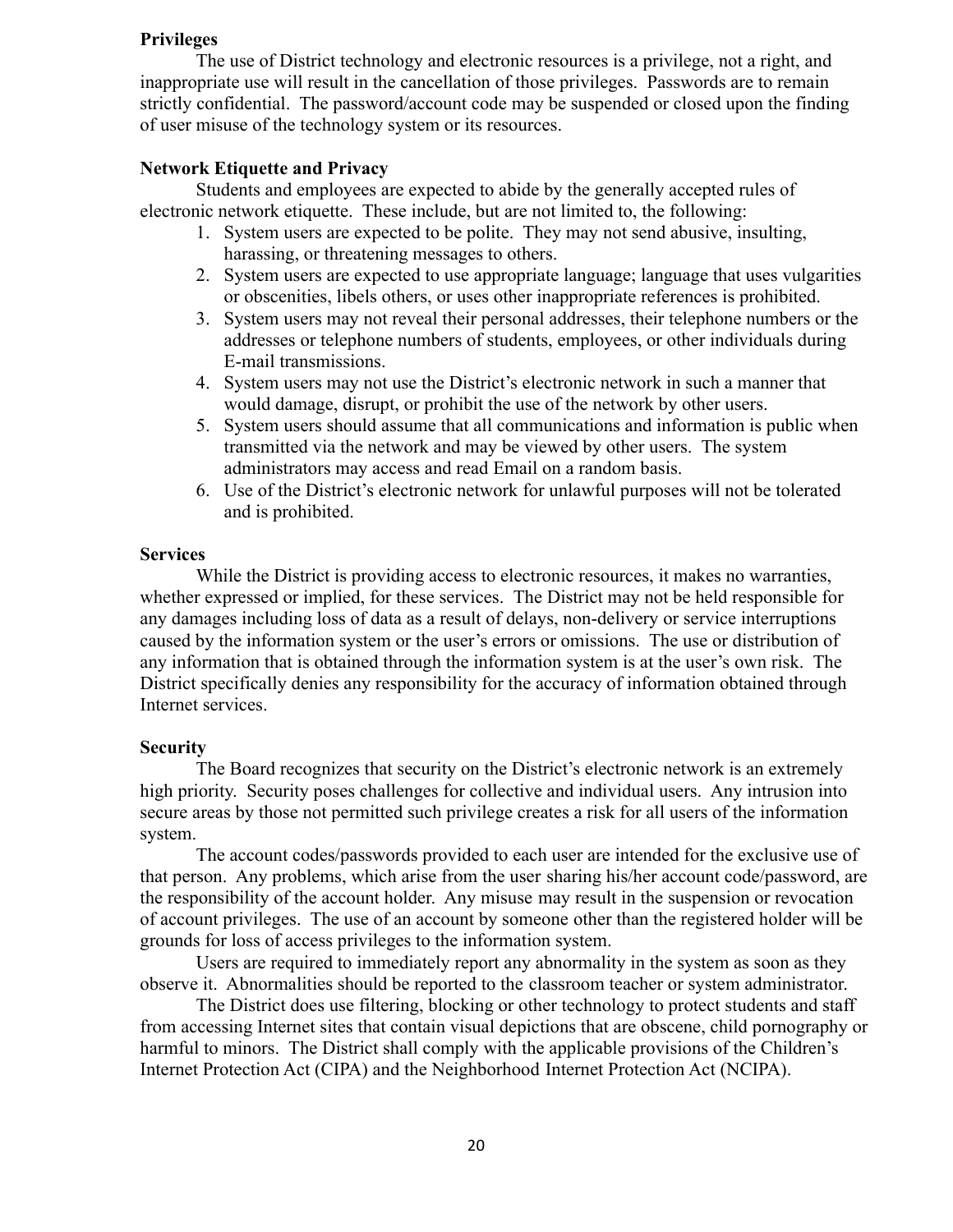Vandalism is defined as any malicious attempt to alter, harm, or destroy equipment or data of another user, the District information service, or the other networks that are connected to the Internet. This includes, but is not limited to, the uploading or the creation of computer viruses, the alteration of data, or the theft of restricted information. Any vandalism of the District electronic network or technology system will result in the immediate loss of computer service, disciplinary action and, if appropriate, referral to law enforcement officials.

#### **Consequences**

The consequences for violating the District's Acceptable Use Policy may include, but are not limited to, one or more of the following:

- 1. Suspension of District Network privileges;
- 2. Revocation of Network privileges;
- 3. Suspension of Internet access;
- 4. Revocation of Internet access;
- 5. Suspension of computer access;
- 6. Revocation of computer access;
- 7. School suspension;
- 8. Expulsion; or
- 9. Employee disciplinary action up to and including dismissal.

#### **School District Property**

All district buildings, facilities, rooms and room furnishings are the property of the Montrose R-XIV School District. All facilities and the district owned contents of those facilities are subject to inspection and, on appropriate occasion, search. It is expected that **teachers keep classrooms in near-perfect condition and as clean and organized as can be at all times**. School administration will have access to all areas of the building. Teachers will not have locks on any areas that administration does not have access to, unless approved and documented in the office.

#### **Telephone Usage**

Teachers should make every attempt to make phone calls during their planning time, except during an emergency. Long distance calls (non-school business, will be paid for by the staff member). Students are not allowed to use the telephone during the school day. Usage of a telephone by a student must be approved by building/office personnel. All phone calls are recorded to ensure the highest level of safety and security of our staff and students. Cell phones should not be used for personal use during class time except for family emergencies. Staff may use cell phones before school, during passing periods, at lunch time, and after school.

#### **Year End Check-Out Guidelines**

All employees are required to complete a Closing Procedures Form (which will be provided to them two weeks before the close of school) within one week from the last scheduled workday. Inventories are located in the shared Staff Google Drive. These forms and documents must be completed, signed by the building administrator, and submitted to the bookkeeper before end of the year checks will be issued. Daily attendance will be required until completion of checkout.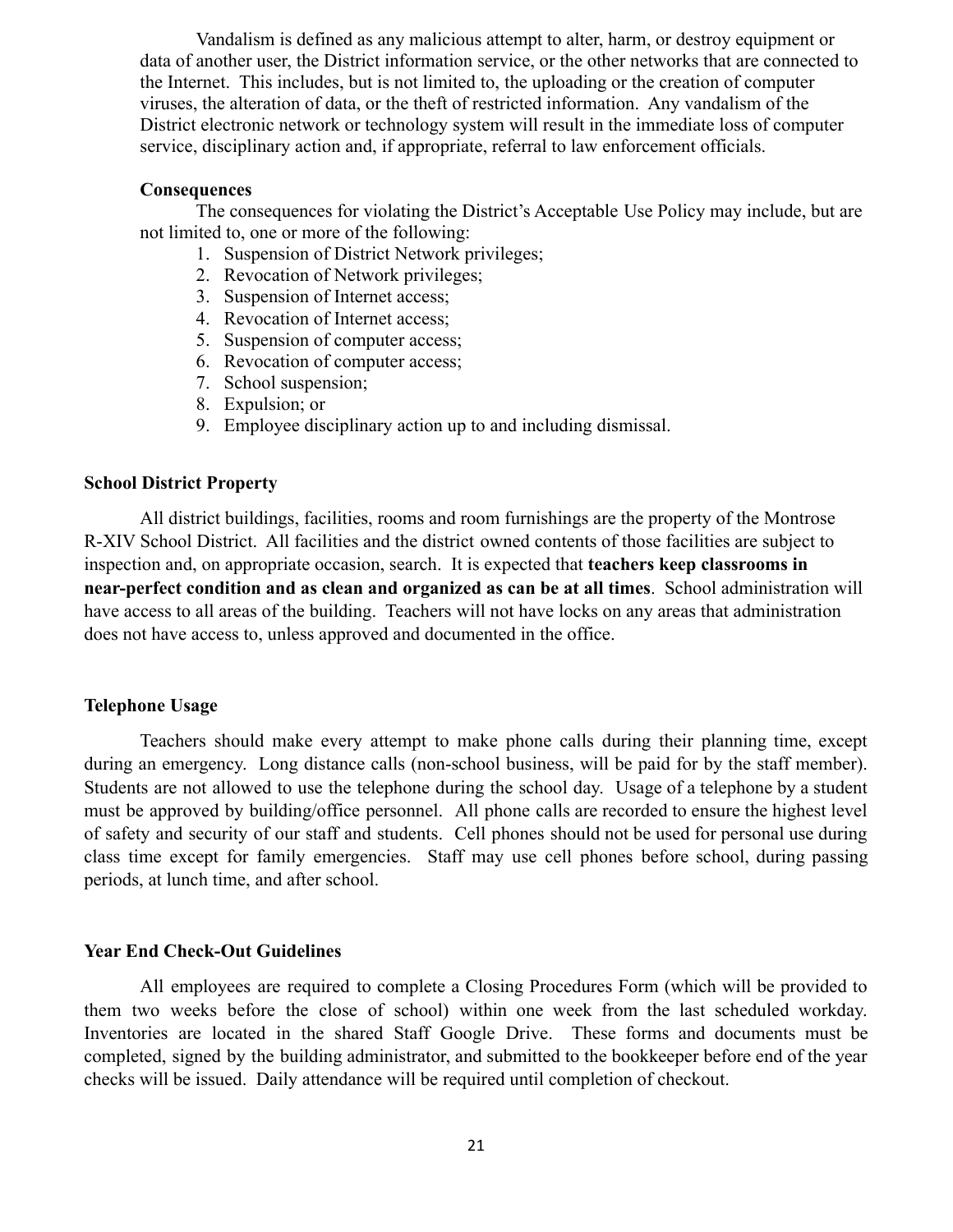#### **Vacation and Leave Procedures for Support Staff**

Every full-time support staff employee of the Montrose R-XIV School District will be given leave according to Board policy. It is recommended that leave should be requested at least one week in advance in the SISFIN portal, unless in an emergency situation, and approved by the supervisor before the leave will be considered for salary compensation. Vacation must be used from July 1 to June 30, no vacation days will be carried over. Employees leaving the District after June 1st will not be entitled to or compensated for any of their unused leave days.

#### **Maintenance and Custodial Requests**

If extra maintenance or custodial work is needed in a classroom or other areas of the school, employees must make a request by contacting the building administrator. If the request is approved; the building administrator will notify the maintenance or custodial personnel who will be completing the request. Maintenance and custodial personnel may not undertake an extra task without approval of the administration.

Disclaimer: To the extent this handbook conflicts with Board policy, the Board policy prevails.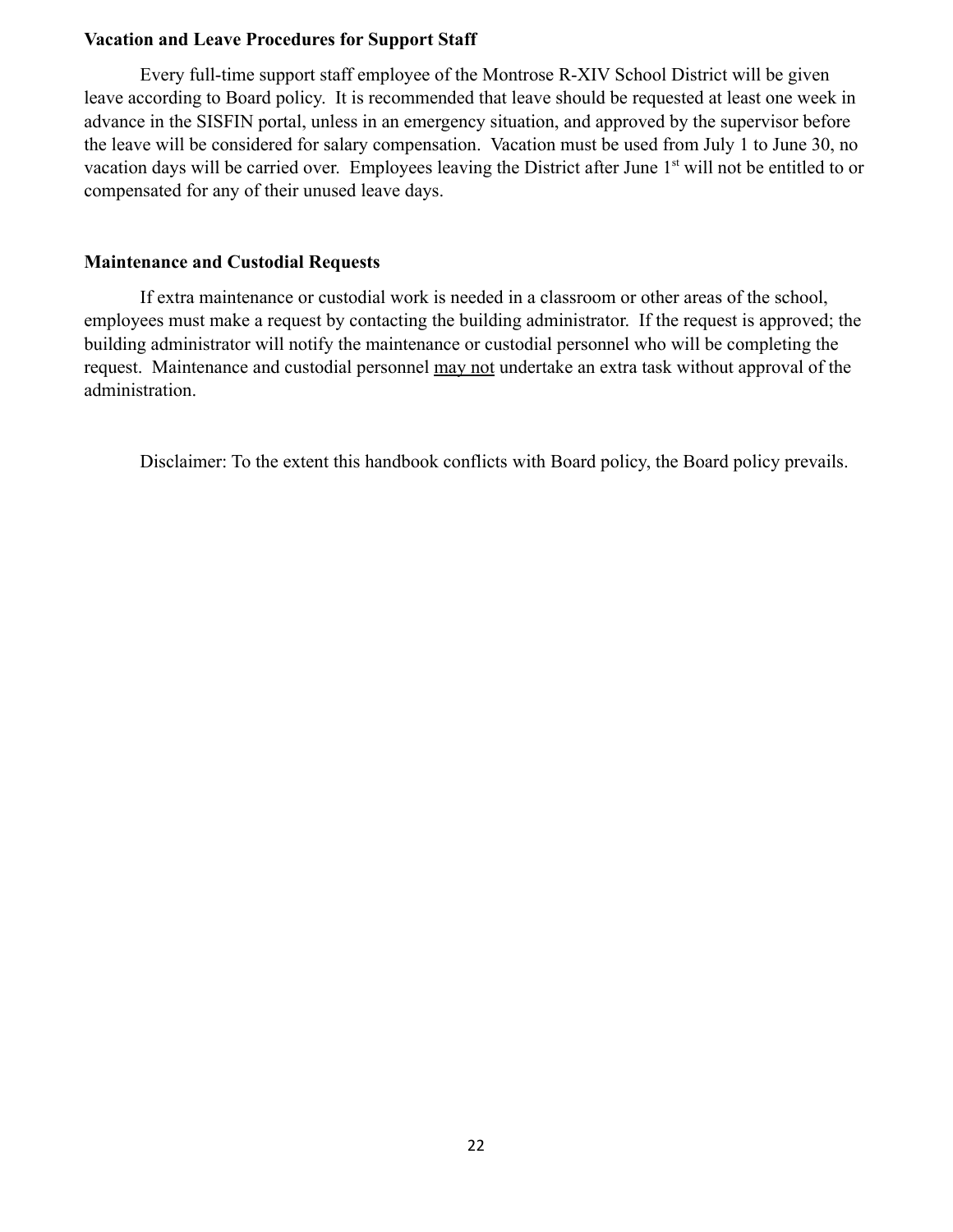## **MONTROSE R-XIV SCHOOL DISTRICT**

## **GRIEVANCE FORM**

(The definition of "grievance" shall be a claim of a violation, misinterpretation, or misapplication of provisions of Board Policy, Job Description, or Personnel Handbook or the existence of a condition which jeopardizes employee health or safety.)

**Name of Grievant**:

**Position held:**

**Date grievance occurred**:

**Name of direct supervisor:**

**Did a previous discussion with the direct supervisor take place?**

**If yes, where?**

**Section of Board Policy, Job Description, or Personnel Handbook in question:**

**Briefly state problem:**

**What remedy is sought?**

**Date submitted**:

**Signature of Employee submitting Grievance:**

**Copies: Superintendent Direct Supervisor Grievant**



*MONTROSE R-XIV SCHOOL DISTRICT*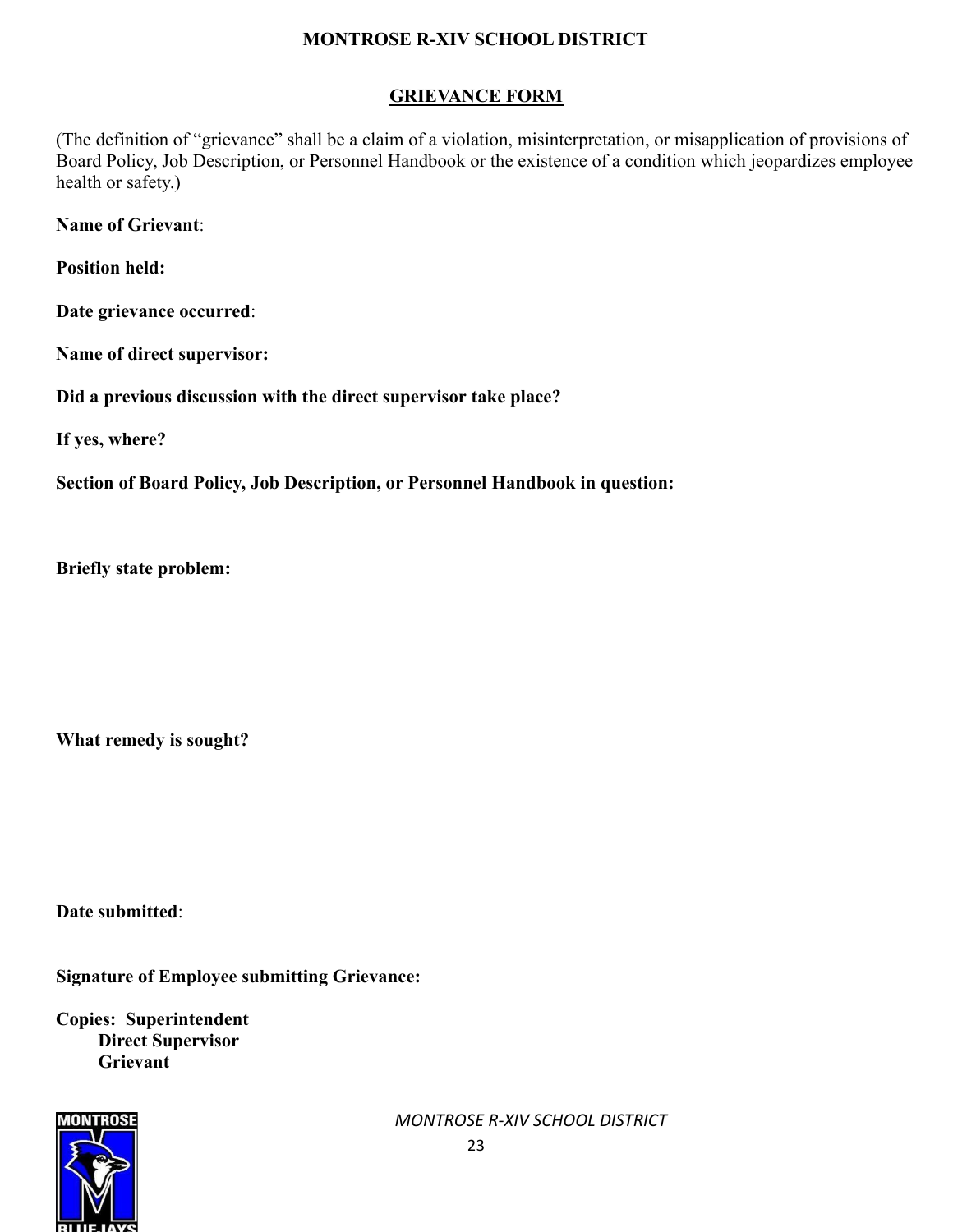## **GENERALADMINISTRATION**

#### **Equal Opportunity**

#### **Notice of Nondiscrimination**

The District does not discriminate on the basis of race, color, national origin, ancestry, religion, sex, disability, age, genetic information, or any other characteristic protected by law in its programs and activities and provides equal access to the Boy Scouts and other designated youth groups. The following person has been designated to handle inquiries regarding the non-discrimination policies:

#### **District Compliance Officer:**

Superintendent/Principal 307 E. 2nd Street Montrose, MO 64770 (660) 693-4812

The District has a policy and procedures detailing the Prohibition Against Harassment, Discrimination, and Retaliation. District Board of Education Policies can be found on the District's website and/or available in the District's Central Office.

For further information about anti-discrimination laws and regulations, or to contact the Office for Civil Rights in the U.S. Department of Education (OCR) regarding the District's compliance with anti-discrimination laws and regulations, please contact OCR at One Petticoat Lane, 1010 Walnut Street, Kansas City, Suite 320, Missouri 64106, (816) 268-0550 (voice), or (877) 521-2172 (telecommunications device for the deaf), or ocr. kansascity@ed.gov.

\*\*\*\*\*